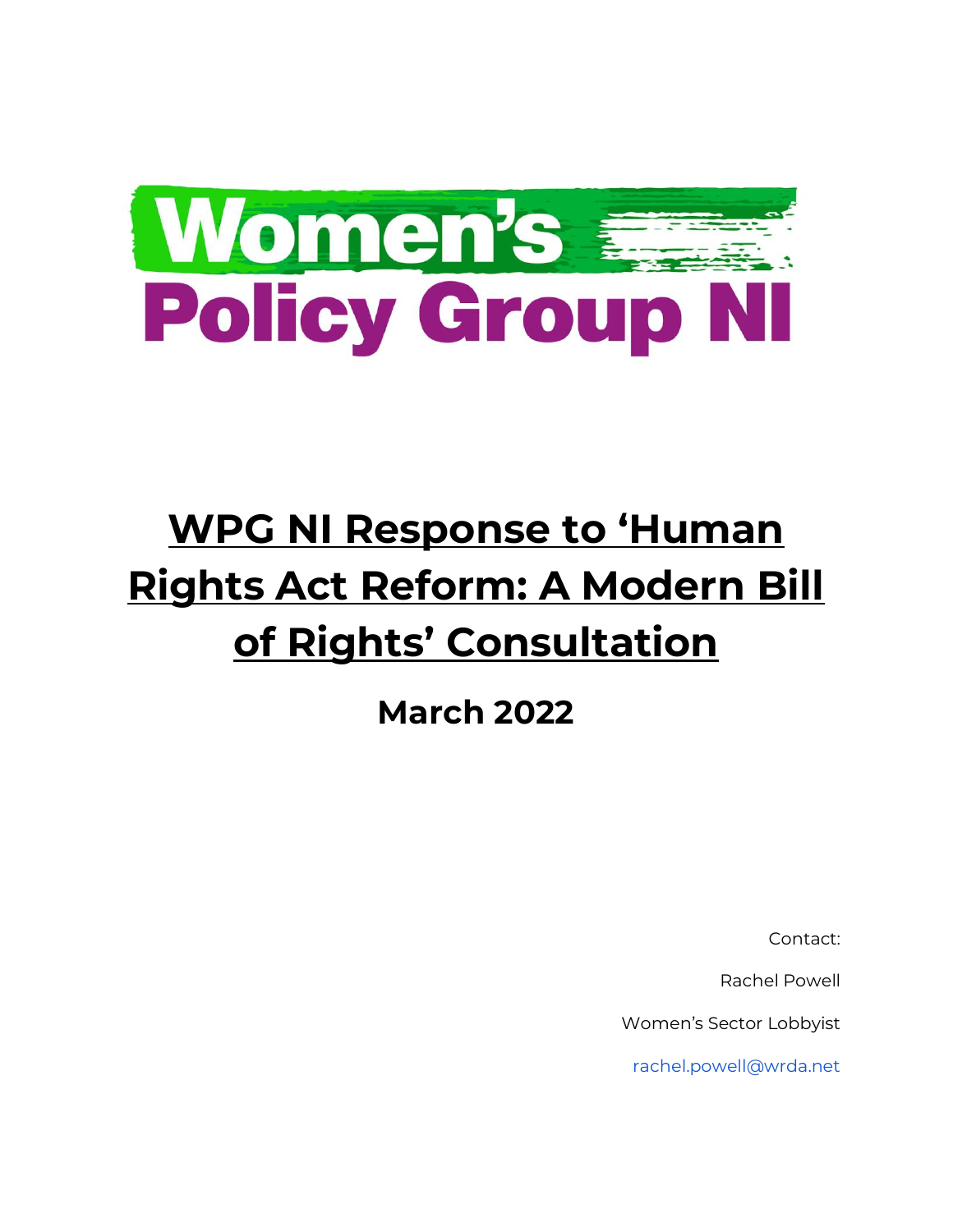### **1. Introduction:**

The Women's Policy Group (WPG) is a platform for women working in policy and advocacy roles in different organisations to share their work and speak with a collective voice on key issues. It is made up of women from trade unions, grassroots women's organisations, women's networks, feminist campaigning organisations, LGBT+ organisations, migrant groups, support service providers, NGOs, human rights and equality organisations and individuals. Over the years this important network has ensured there is good communication between politicians, policy makers and women's organisations on the ground.

The WPG uses our group expertise to lobby to influence the development and implementation of policies affecting women. The WPG is endorsed as a coalition of expert voices that advocates for women in Northern Ireland on a policy level. This group has collective expertise on protected characteristics and focus on identifying the intersectional needs of all women; in line with international human rights mechanisms.

The organisations represented in this response work directly with a range of groups who will be impacted by the proposed reforms in the Human Rights Act consultation including; women, girls, trans men, non-binary people, disabled people, bisexual and lesbian women, victims of domestic abuse, victims of rape and sexual assault, rural women, those with dependants, migrant women and more.

If you have any questions or queries about this evidence submission, or would like the WPG to discuss this evidence further, please contact Rachel Powell, Women's Sector Lobbyist, at: rachel.powell@wrda.net.

# **2. Endorsements**

The WPG would like to endorse the responses submitted to this call for evidence by the Northern Ireland Human Rights Consortium, the Committee on the Administration of Justice, Women's Aid and the British Institute for Human Rights.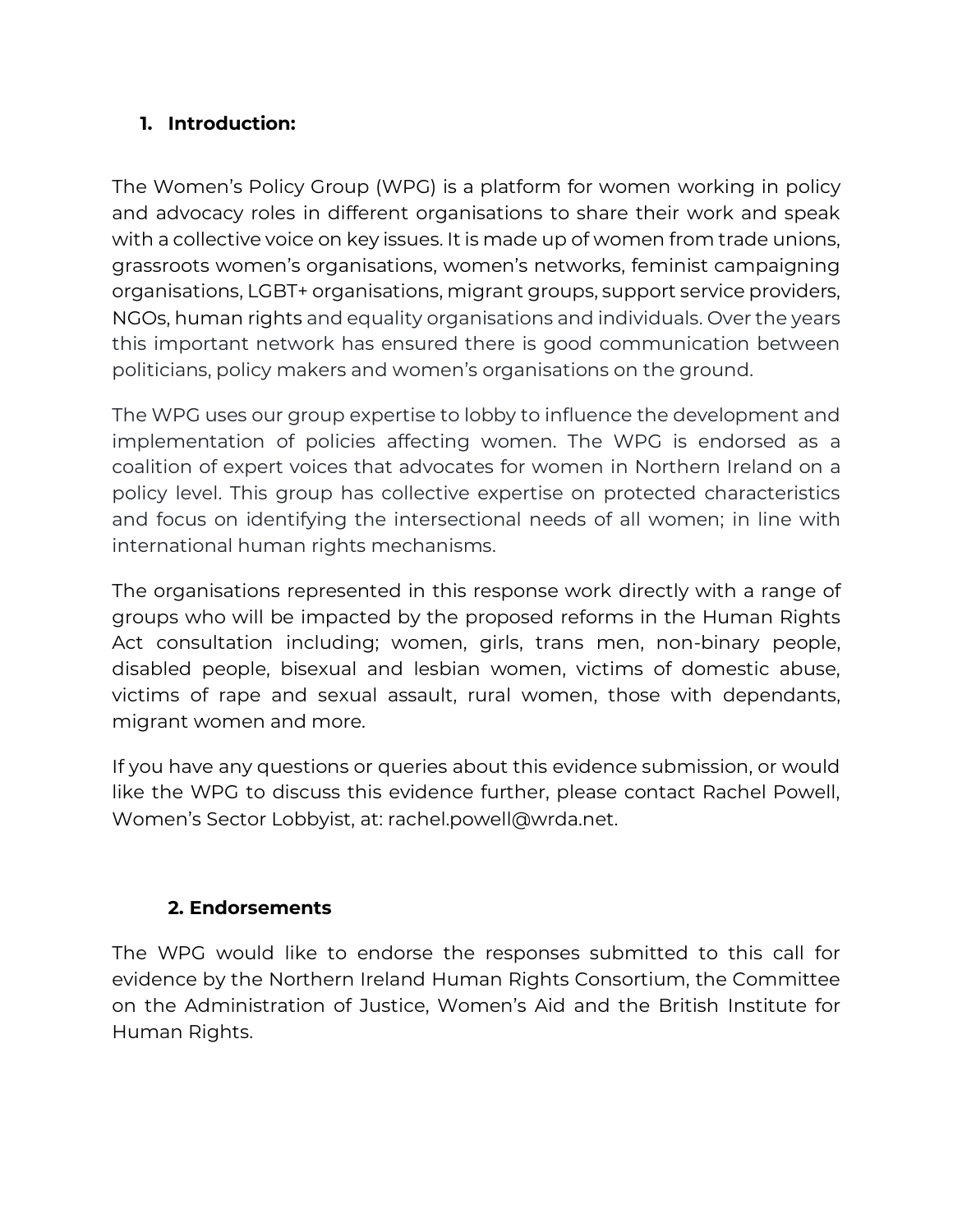# **3. WPG Evidence**

The WPG NI COVID-19 Feminist Recovery Plan, originally launched in 2020<sup>1</sup> and relaunched in 2021<sup>2</sup>, highlights the disproportionate impact of the pandemic on women and makes several recommendations for addressing this impact. The Plan covers a wide range of topics, including violence against women, health inequalities and women's poverty, within six main Pillars: Economic Justice, Health, Social Justice, Culture, Brexit, Human Rights and a Bill of Rights, and International Best Practice.

The Feminist Recovery Plan provides a comprehensive roadmap on how to not only address the disproportionate impact of COVID-19 on women, but also address the structural inequalities that existed before the pandemic that led to such a disproportionate impact on women. A summary of recommendations from the Relaunched WPG Feminist Recovery Plan can be accessed [here.](https://wrda.net/wp-content/uploads/2021/10/WPG-Feminist-Recovery-Plan-2021-Summary-of-Recommendations.pdf) The WPG would like to reiterate some of our evidence and recommendations from the WPG Feminist Recovery Plan relating to this consultation on the UK Human Rights Act.

# 3.1 Content from the WPG Feminist Recovery Plan

# 3.1.1 Bill of Rights

Provision for a Bill of Rights for Northern Ireland, which was to build upon the rights contained within the European Convention of Human Rights (ECHR) by including supplementary rights influenced by International Standards and our local circumstances, was provided for in the Belfast/Good Friday Agreement<sup>3</sup> and voted for by an overwhelming majority of people in Northern Ireland through referendum. This commitment to establishing a framework of human rights, that was to run throughout the Agreement and the government institutions it established, was to be an important confidence building measure in a society that had just experienced decades of conflict.

<sup>1</sup> Women's Policy Group (2020) 'WPG NI COVID-19 Feminist Recovery Plan' Available here: <https://wrda.net/wp-content/uploads/2020/07/WPG-NI-Feminist-Recovery-Plan-2020-.pdf> <sup>2</sup> Women's Policy Group (2020) 'WPG NI COVID-19 Feminist Recovery Plan: Relaunch – One

Year On' Available here: [https://wrda.net/wp-content/uploads/2021/07/WPG-COVID-19-](https://wrda.net/wp-content/uploads/2021/07/WPG-COVID-19-Feminist-Recovery-Plan-Relaunch-One-Year-On.pdf) [Feminist-Recovery-Plan-Relaunch-One-Year-On.pdf](https://wrda.net/wp-content/uploads/2021/07/WPG-COVID-19-Feminist-Recovery-Plan-Relaunch-One-Year-On.pdf)

<sup>&</sup>lt;sup>3</sup> See Strand Three, 'Rights, Safeguards and Equality of Opportunity', The Belfast Agreement 1998. Available at[: https://bit.ly/3qjhJEv](https://bit.ly/3qjhJEv)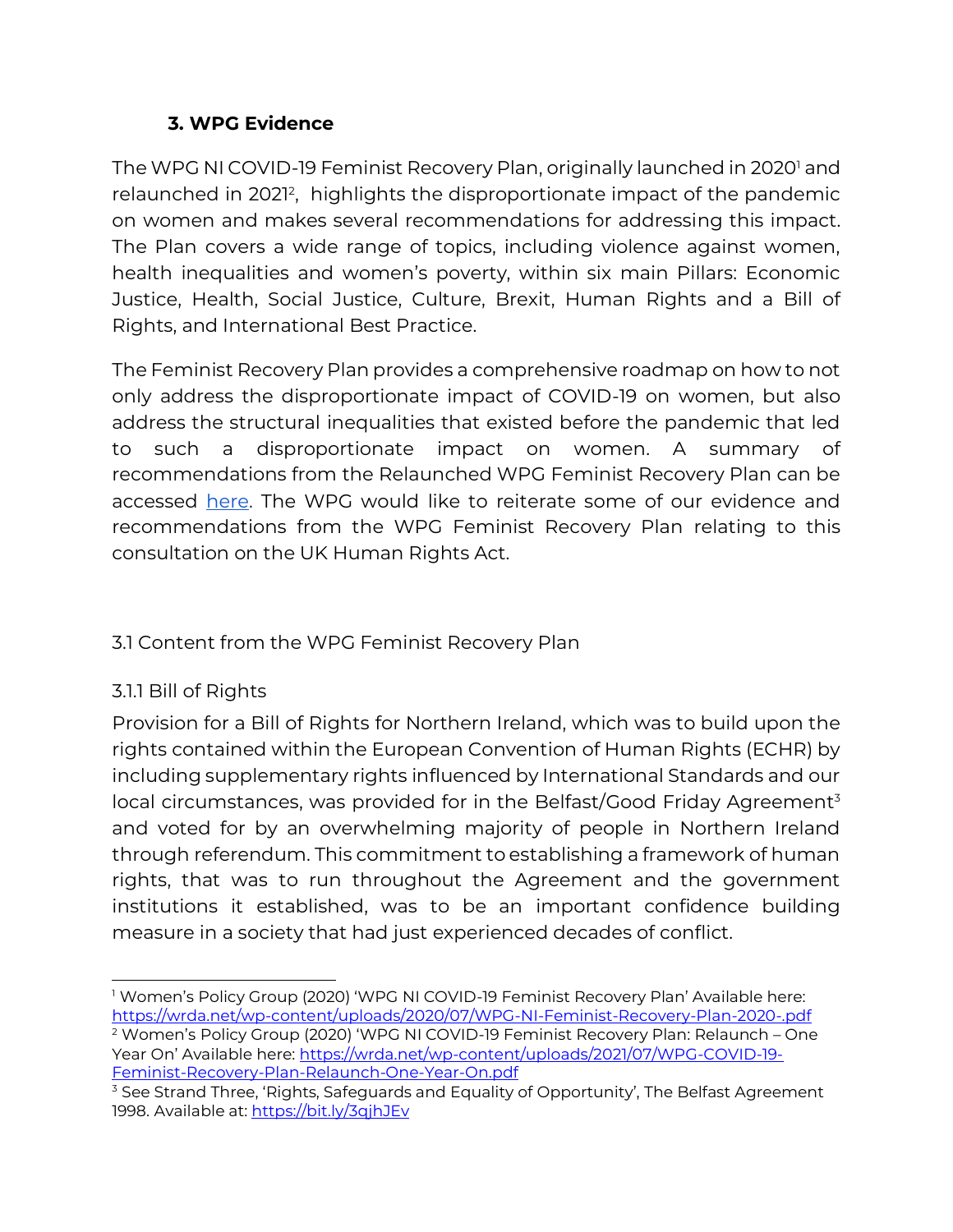The Northern Ireland Human Rights Commission (NIHRC), created and tasked by this Agreement with providing advice on the content of a Bill of Rights for Northern Ireland, fulfilled that duty in 2008. The NIHRC advice called for the inclusion of additional economic, social and cultural rights such as:

- The right to health (including access to gender-sensitive and appropriate healthcare services and information)he right to an adequate standard of living
- The right to work (including fair wages and equal remuneration for work of equal value without distinction of any kind)
- Environmental rights
- Social security rights
- Children's rights (including play and leisure)

It also added to and strengthened many of the civil and political rights contained within the ECHR, for example by suggesting:

- A freestanding right to equality
- The prohibition of discrimination
- The facilitation of the full and equal participation of women in political and public life
- The right of everyone to be free from violence, exploitation and harassment (including domestic violence or harassment, sexual violence of harassment and gender-related violence and harassment).<sup>4</sup>

The NIHRC advice was based on extensive participatory consultation with thousands of people across NI over the course of 8 years, and therefore represents a clear articulation of public opinion in this regard. A Bill of Rights for Northern Ireland based on a model advised by the NIHRC would have provided a practical mechanism for the realisation of many of the rights contained within international treaties, of which the UK is a signatory; including, but not restricted to, the various United Nations Conventions that both the UK and Ireland have ratified. These obligations will be expanded upon in section 3.1.3 of this response.

In December 2009, the UK government produced a consultation document, which rejected the majority of the advice provided by the Northern Ireland

<sup>4</sup> The NIHRC Advice can be accessed here:<https://bit.ly/3gRRKAZ>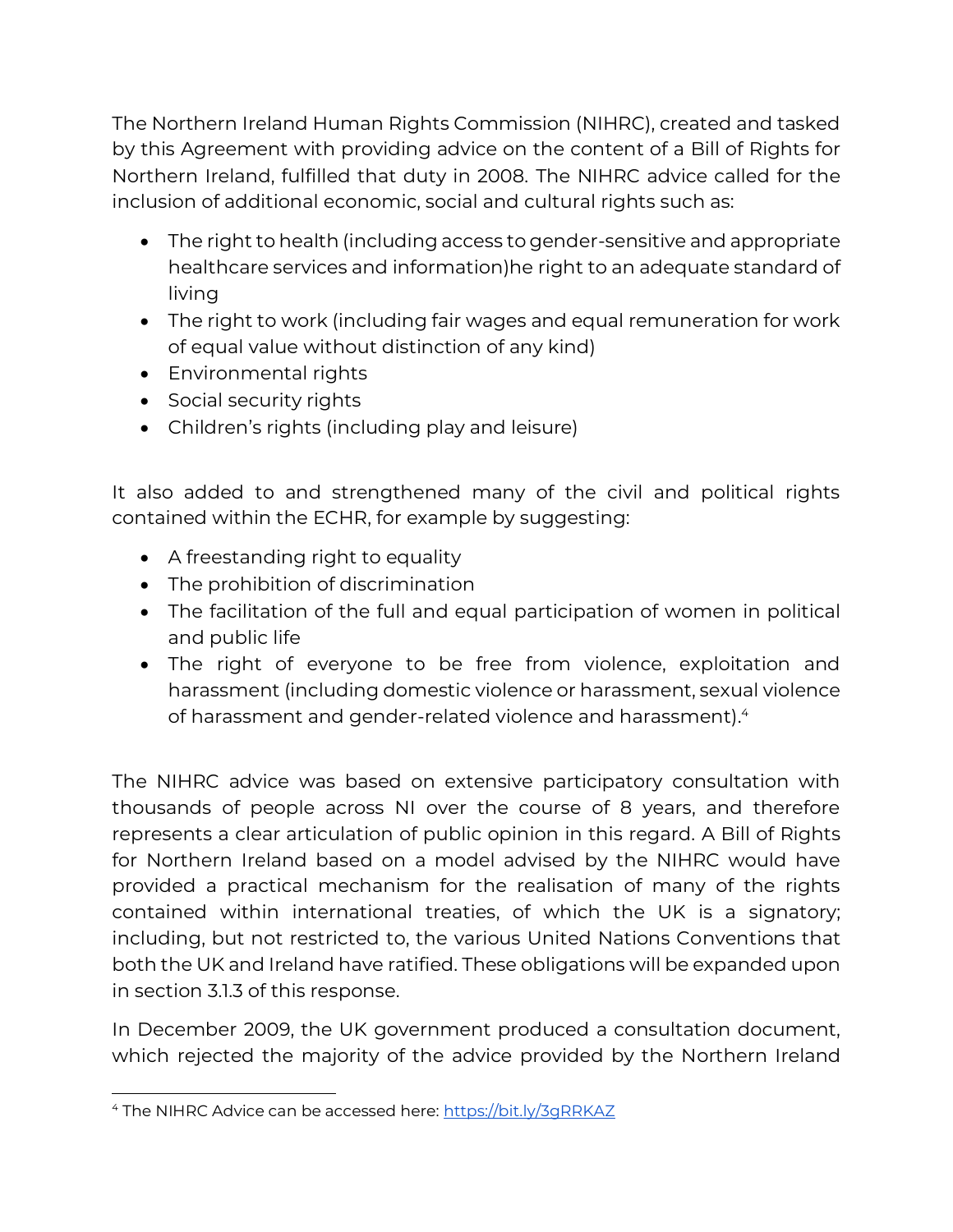Human Rights Commission. In their reasoning for failing to include the extensive advice of the NIHRC, the government stated that they did not see these additional rights as falling within the test of being particular to Northern Ireland or of not being the most appropriate method to realise the particular rights. Within the consultation document this view was expressed as follows: "It is the Government's view that the introduction of such rights in Northern Ireland would either be unworkable in practice, or could give rise to unjustified inequalities across the UK."<sup>5</sup>

Since the 1998 peace agreement there has been a consistent need for a Bill of Rights for NI, given its potential to build confidence within communities that abuses of the past will not be repeated, and that those abuses which did occur will be rectified. However, given the current time of uncertainty created by the UK exit from the EU, the suggested proposals in this consultation to 'reform' the Human Rights Act, the impact of years of austerity and those of coronavirus, (each of which impact differently on women than on the rest of society), a Bill of Rights for Northern Ireland is even more valuable as it could provide assurance and stability that whatever the future of Northern Ireland, the rights of all will be protected, respected and fulfilled.

The clear message from women in Northern Ireland is that now, more than ever, we need our Bill of Rights to be delivered. The continued threats to the Human Rights Act, the risks that Brexit presents to rights and the impact on rights due to the pandemic, mean that a strong and inclusive Bill of Rights must be urgently delivered.

# 3.1.2 The Human Rights Act

The Human Rights Act 1998 (HRA) gave further effect to rights from the European Convention of Human Rights (ECHR) in domestic legislation across the UK and allowed access to UK courts for violations of Convention rights. The development of this legislation was also a key provision of the Belfast/Good Friday Agreement and took on special significance in Northern Ireland where it acted as one of the key safeguards to prevent against inequalities or abuse of human rights in the exercise of power by the new Stormont Government.

<sup>5</sup> Northern Ireland Office Consultation Paper, 'A Bill of Rights for Northern Ireland: Next Steps', November 2009, pp 3.15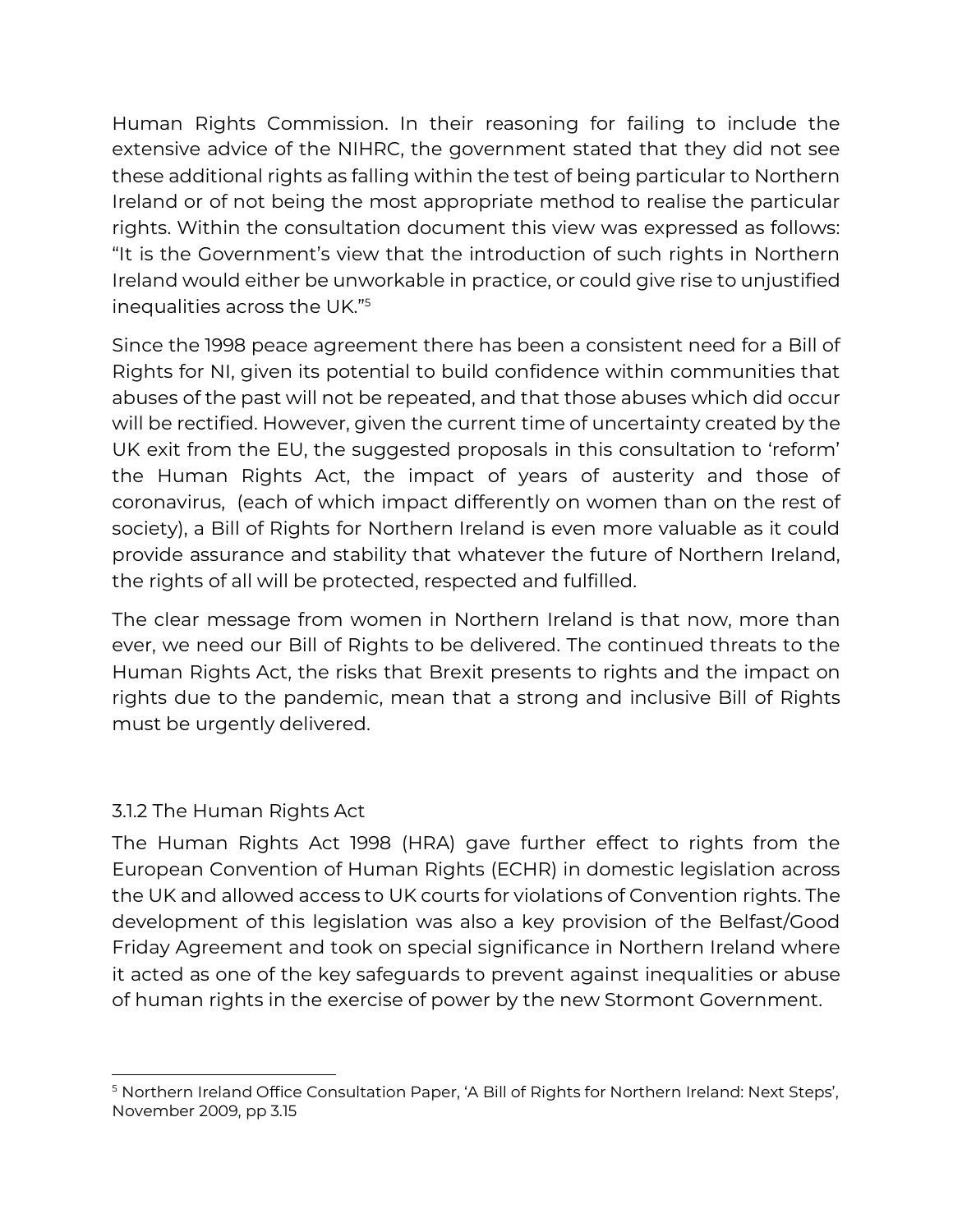When the UK Government initially proposed undertaking a review of the Human Rights Act,<sup>6</sup> members of the Women's Policy Group responded to a consultation by the review panel to make it clear that nothing should be done to undermine the Human Rights Act or how the rights contained within it are enjoyed.<sup>7</sup> In particular, the way in which the HRA has protected women was highlighted, including by protecting unmarried spouses in relation to receipt of benefits on the death of a partner and also access to abortion.<sup>8</sup>

Even before the current consultation on the Human Rights Act was launched, the Women's Policy Group were concerned about the future of the HRA, particularly given statements in recent years by members of the Conservative Party:

- "If we want to reform human rights laws in this country, it isn't the EU we should leave but the ECHR and the jurisdiction of its Court." Theresa May (then Home Secretary) April 2016,
- "The Government is committed to scrapping the Human Rights Act and introducing a British Bill of Rights." Elizabeth Truss, (then) Lord Chancellor and Secretary of State for Justice, September 2016,
- "We will not repeal or replace the Human Rights Act while the process of Brexit is underway but we will consider our human rights legal framework when the process of leaving the EU concludes." Conservative Party Manifesto 2017,
- "There is a discussion to be had around how essential the Human Rights Act is to protecting rights. But with Brexit, now is not the right time to have that discussion." David Gauke, Lord Chancellor and Secretary of State for Justice, May 2018,
- "We will update the Human Rights Act and administrative law to ensure that there is a proper balance between the rights of individuals, our vital national security and effective government." Conservative Party Manifesto 2019.

Public support in Northern Ireland for the Human Rights Act (HRA) remains high. Polling by the Human Rights Consortium in 2017 revealed that over 85% of the population in Northern Ireland feel that the HRA is either good or very

<sup>6</sup> See:<https://bit.ly/3qkI6ty>

 $7\,$  See for example the response from the CAJ [here](https://caj.org.uk/wp-content/uploads/2021/03/CAJ-Response-to-the-Independent-Human-Rights-Act-Review-Mar-21.pdf) and the response from the Human Rights Consortium [here](https://mcusercontent.com/5c6e7558cb6de678762733f06/files/3dd003b2-e988-4656-a5b9-a3eb4027cb7a/Human_Rights_Consortium_Submission_to_the_Independent_Human_Rights_Act_Review_IHRAR_March_2021.pdf)

<sup>&</sup>lt;sup>8</sup> [HRC](https://mcusercontent.com/5c6e7558cb6de678762733f06/files/3dd003b2-e988-4656-a5b9-a3eb4027cb7a/Human_Rights_Consortium_Submission_to_the_Independent_Human_Rights_Act_Review_IHRAR_March_2021.pdf) submission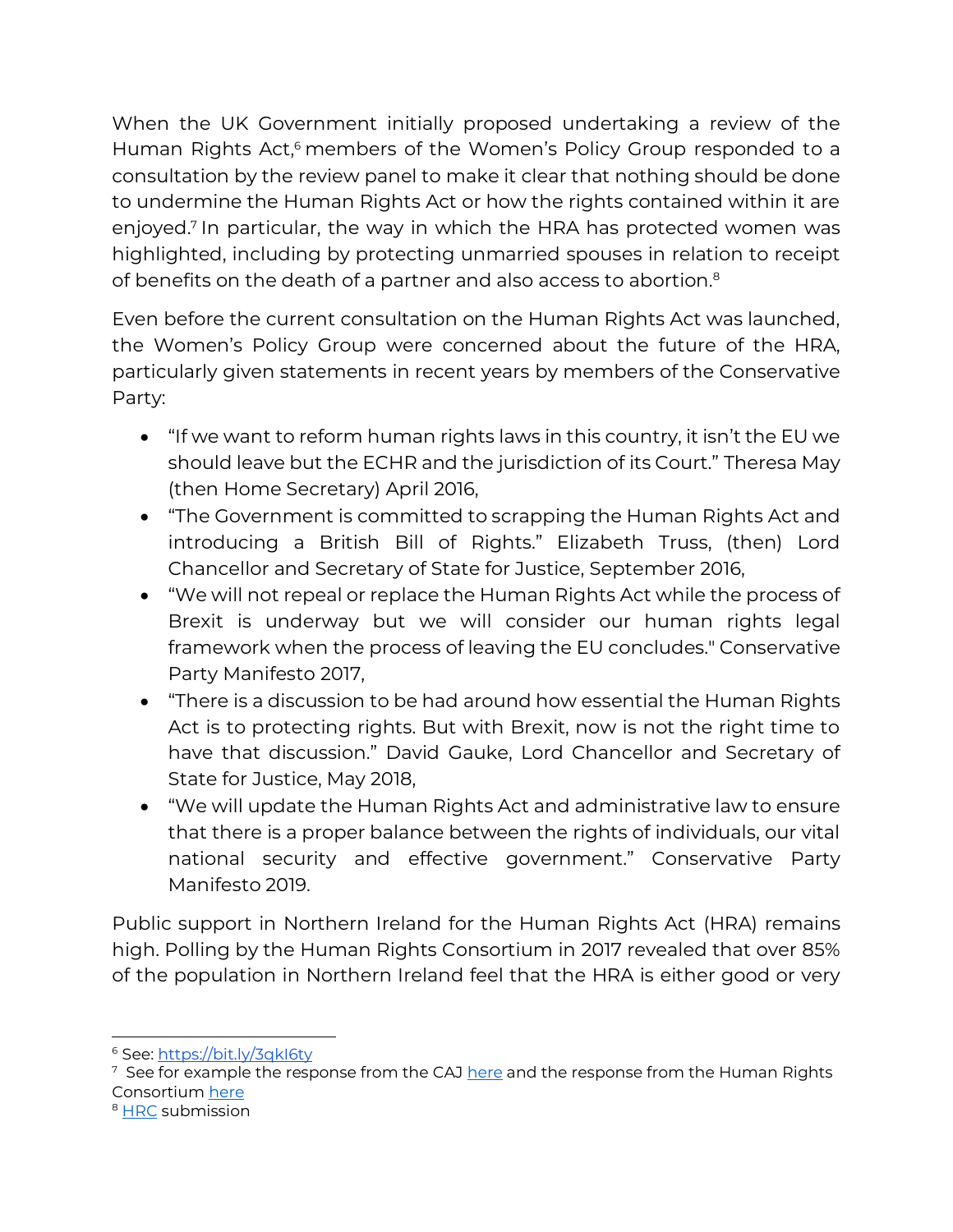good for Northern Ireland and as such any efforts to downgrade the HRA would be clearly counter to the wishes of the wider community here.<sup>9</sup>

While nothing must be done to undermine the HRA, this is not to say that it cannot be improved and expanded. The HRA does not represent the full protection of the ECHR. For example, there is no free-standing right to prohibition of discrimination (this is included in Article 1 of Protocol No. 12 of the ECHR, which the UK has not ratified). In order to protect enjoyment of the full range of ECHR rights, they should be fully incorporated into a Bill of Rights for Northern Ireland.

### 3.1.3 International Standards – Progress in Scotland and Wales

The United Kingdom is a signatory to seven of the nine UN Human Rights Treaties,<sup>10</sup> which means that it has agreed to be bound by them. Because of the dualist system of the UK, these rights are not automatically enforceable once the UK becomes a signatory. However, the two other devolved nations of the United Kingdom, Scotland and Wales, have both made strides to incorporate international standards into domestic decision making and laws. They have used powers within their own devolved competencies in order to give further effect to the rights in these treaties which represent international obligations to which the UK has agreed to be bound.

The Rights of Children and Young Persons (Wales) Measure 2011 requires that Welsh Ministers, in exercising any of their functions, have due regard to Part 1 of the Convention on the Rights of the Child and also select articles from the first and second optional protocols.<sup>11</sup> Similarly, Part 1 of the Children and Young People (Scotland) Act 2014 imposes duties on Scottish Ministers and other

- [International Covenant on Economic, Social and Cultural Rights 1966](https://www.ohchr.org/EN/ProfessionalInterest/Pages/CESCR.aspx) (ICESCR) [International Covenant on Civil and Political Rights 1966](https://www.ohchr.org/EN/ProfessionalInterest/Pages/CCPR.aspx) (ICCPR)
- [Convention on the Elimination of All Forms of Discrimination against Women 1979](https://www.ohchr.org/EN/ProfessionalInterest/Pages/CEDAW.aspx) (CEDAW) [Convention against Torture and Other Cruel, Inhuman or Degrading Treatment or](https://www.ohchr.org/EN/ProfessionalInterest/Pages/CAT.aspx)  [Punishment 1984](https://www.ohchr.org/EN/ProfessionalInterest/Pages/CAT.aspx) (CAT)

[Convention on the Rights of Persons with Disabilities 2006](https://www.ohchr.org/EN/HRBodies/CRPD/Pages/ConventionRightsPersonsWithDisabilities.aspx) (CRPD)

<sup>9</sup> Attitudes to Human Rights in Northern Ireland: Polling Data<https://bit.ly/3gS2nU4> <sup>10</sup> [International Convention on the Elimination of All Forms of Racial Discrimination](https://www.ohchr.org/EN/ProfessionalInterest/Pages/CERD.aspx) 1965 (ICERD)

[Convention on the Rights of the Child 1989](https://www.ohchr.org/EN/ProfessionalInterest/Pages/CRC.aspx) (CRC)

 $<sup>11</sup>$  For more information, see this briefing to the Ad Hoc Committee on a Bill of Rights by</sup> Professor Simon Hoffman,<https://bit.ly/2TZRTZP>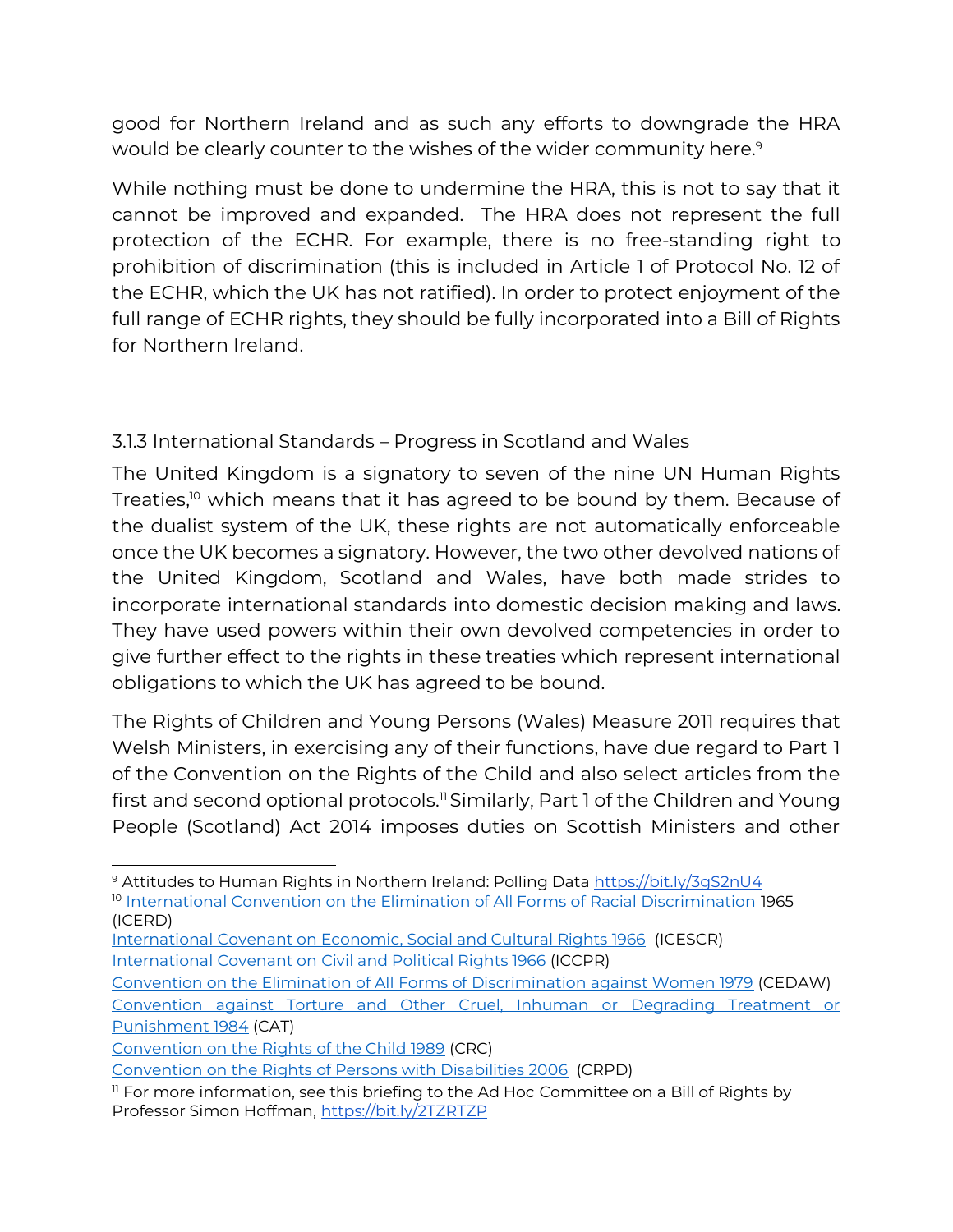public bodies to comply with UNCRC.<sup>12</sup> At the very minimum, the Northern Ireland Assembly could follow similar steps in order to give further effect to treaties such as CEDAW, ICESCR, CRC, ICERD, ICCPR, CRPD and CAT. This would be possible within its own devolved competencies.

The UNCRC (Incorporation) (Scotland) Bill<sup>13</sup> was passed unanimously on 16 March 2021. This Bill seeks to bring the United Nations Convention on the Rights of the Child 'fully and directly' into Scots law. In addition, in March 2021, the Scottish Equalities Secretary announced plans for a new Human Rights Bill to incorporate four additional United Nations Human Rights treaties into Scots Law. The new Bill, which will be introduced in the next parliamentary session will include specific rights, subject to devolved competence, from:

- The International Covenant on Economic, Social and Cultural Rights,
- The Convention on the Elimination of All Forms of Discrimination against Women,
- The Convention on the Elimination of All Forms of Racial Discrimination,
- The Convention on the Rights of Persons with Disabilities.

Clearly protection for rights in the other devolved areas, particularly in Scotland, has outpaced Northern Ireland. This does not have to be the case, especially because unlike Scotland and Wales, provision was made for a Bill of Rights for Northern Ireland in the Belfast/Good Friday Agreement, and this Bill of Rights was to be enacted through Westminster legislation. There is no similar limit to the powers of Westminster to legislate as there is for the devolved institutions, therefore complete incorporation of these UN treaties would be possible through a Northern Ireland Bill of Rights.

3.1.4 Recommendations:

• The UK government should bring forward a strong and inclusive Bill of Rights for Northern Ireland, which incorporates, but is not limited to, the 2008 advice from the NIHRC,

 $12$  For more information, see this briefing to the Ad Hoc Committee on a Bill of Rights by Professor Tobias Lock<https://bit.ly/2TRf5JT>

<sup>&</sup>lt;sup>13</sup> Scottish Parliament - UN Convention on the Rights of the Child[: https://bit.ly/3vNVSGd](https://bit.ly/3vNVSGd)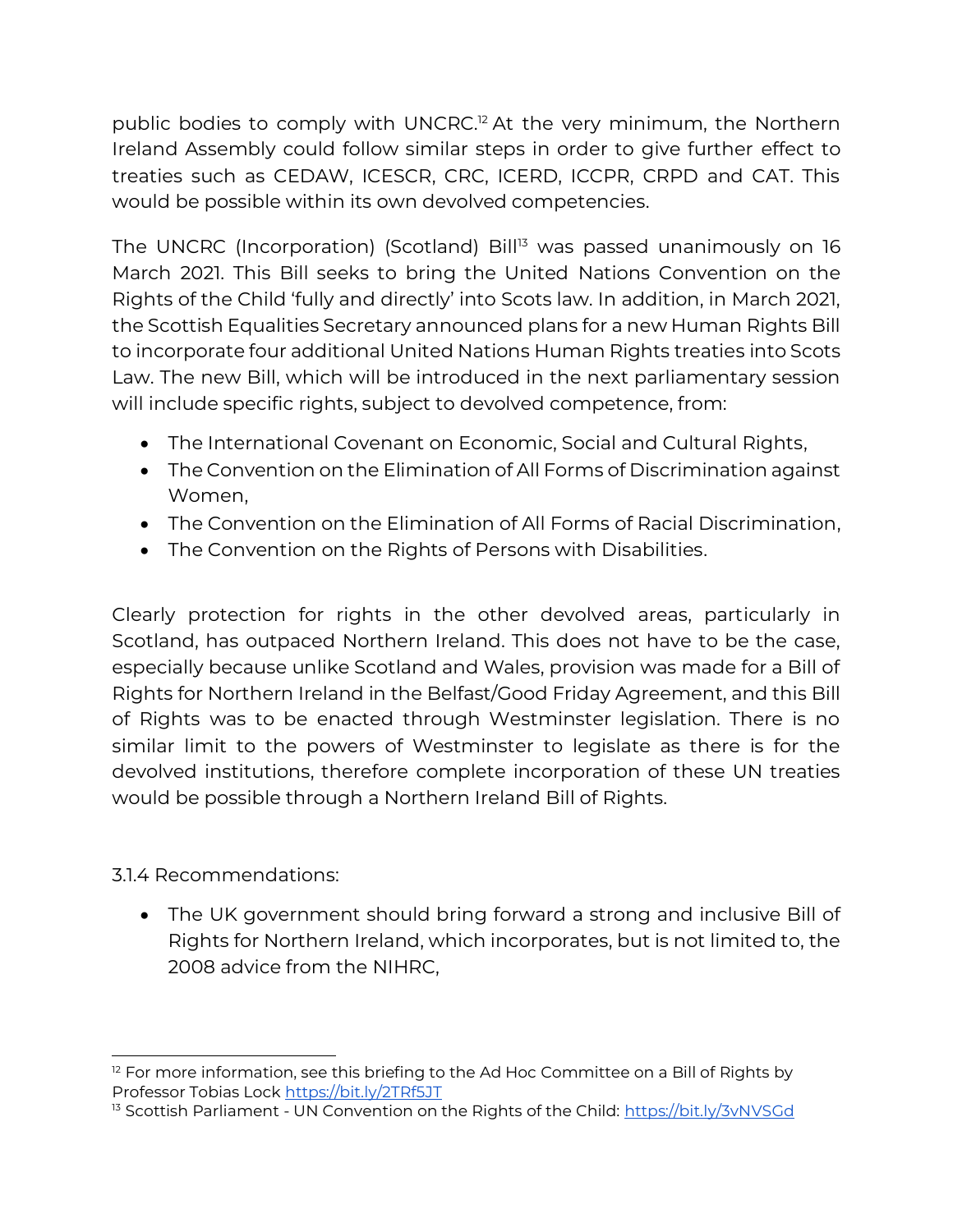- There should be a complete incorporation of the ECHR into domestic legislation in Northern Ireland – in particular ensuring a freestanding right to prohibition of discrimination,
- Any attempts to undermine the Human Rights Act 1998 will be directly opposed to the will of the people of Northern Ireland and would breach the Belfast/Good Friday Agreement.
- Until a Bill of Rights, as provided for in the Belfast/Good Friday Agreement, is provided for in Westminster legislation, NI should follow Scotland's lead of investigating options for incorporating international instruments into domestic legislation, including CEDAW, ICESCR, CRC, ICERD, ICCPR, CRPD and CAT.
- The Human Rights Act must in no way be undermined.

### **4. General Comments**

The WPG are aware that this consultation on the Human Rights Act (HRA) occurs in the wider context of increasing attempts by the UK Government, in recent years, to weaken the systems of checks and balances on executive power and undermine key accountability mechanisms. It also takes place during a time of rapid change, in regards to the relationship between individual and state, with the balance of power being increasingly tipped towards the state.

The WPG considers this consultation to be a failed opportunity to extend and improve the HRA and disagrees with any attempts to erode or reduce the human rights of UK citizens by removing important rights and duties contained in the HRA. The WPG stands in solidarity with civil society across the four nations of the UK who are calling for the Human Rights Act to be upheld in its current form and not be diminished in any way.

The WPG are particularly concerned that the proposals set out in the Human Rights Act consultation would reduce and complicate duties currently placed on public bodies and services to uphold the rights of citizens contained in the Human Rights Act. The value of human rights for UK citizens lies not only in the rights entitlements they have but also the duties attached to these rights in human rights law. These duties allow citizens to claim their rights and actively challenge those who seek to violate them. The proposals set out in this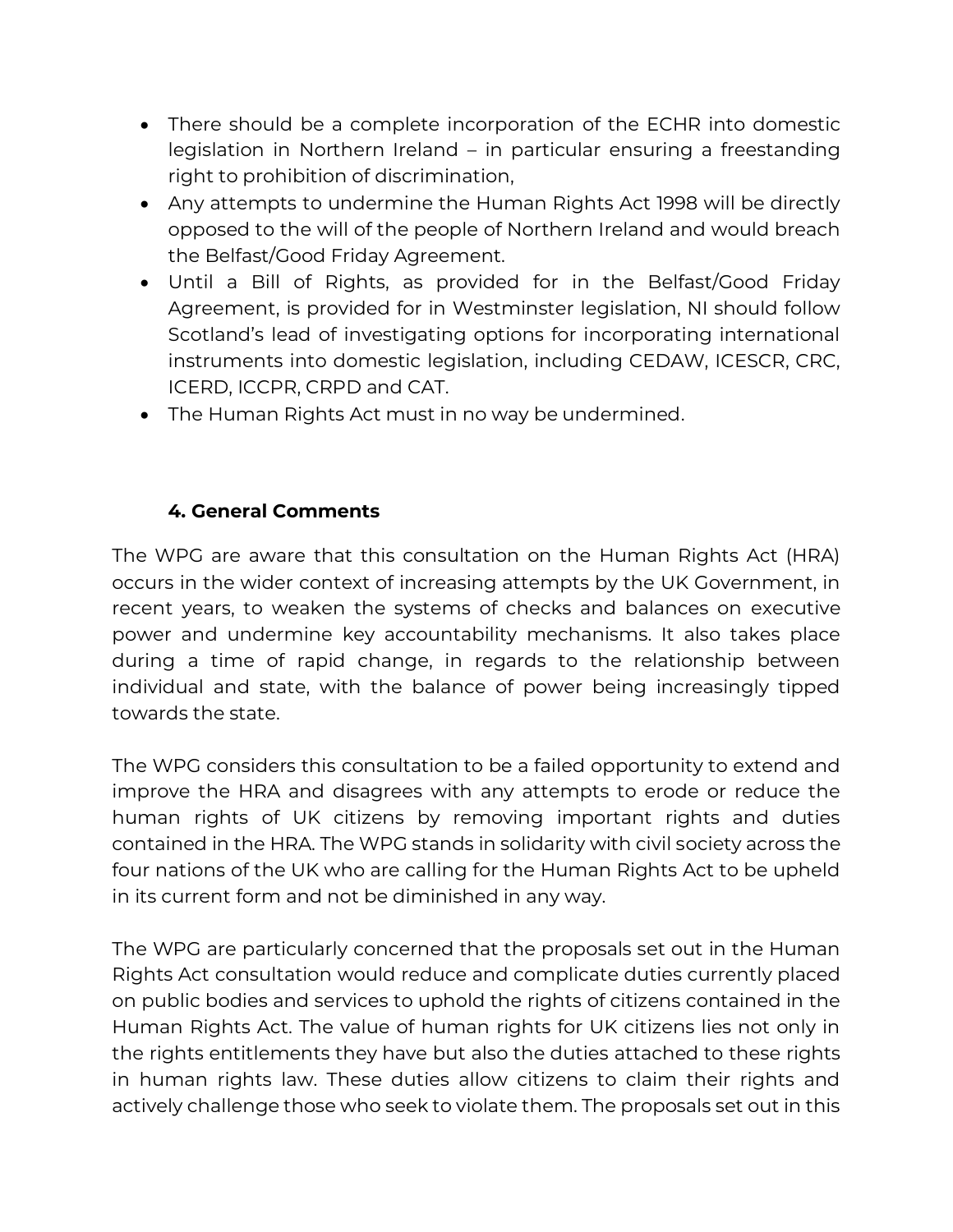consultation radically erode the duties currently attached to rights in the Human Rights Act. This includes duties on public bodies, the Government, medical professionals, educational staff and the police to uphold and protect the human rights of citizens.

It is clear that those who will be most negatively impacted by the Government's proposals to reform the Human Rights Act are those who already face significant inequalities and disadvantages in society. For example, these reforms would mean that people from migrant backgrounds living in the UK are at increased risk of being deported to countries where serious human rights violations are widespread.

As the main piece of domestic human rights legislation, eroding the Human Rights Act will create a hierarchy of those who have access to human rights in the UK. By attacking the rights of some groups, all groups are negatively impacted. Human Rights go to the very core of what humans require in order to live safe and fulfilled lives and should be enjoyed by all people by virtue of being human, regardless of nationality, race, gender, religion or sexuality.

The WPG are aware that the Government has already commissioned a largescale Independent Review of the HRA, which concluded quite clearly that the HRA is working well. Therefore, there seems to be no rationale for the sweeping changes being proposed by the government in this consultation. The Chair of the Review is on record at the Justice Committee saying that this approach by the Government is in no way a response to their Review.

It is important to remind the UK Government of the particular importance of human rights in the context of Northern Ireland, where the legacy of the Troubles continues to impact the lives of citizens and a peace process is still taking place. The incorporation of the Human Rights Act into domestic law has been particularly important in Northern Ireland for several reasons. The Good Friday Agreement, which provides the basis for the ongoing peace process in Northern Ireland, is underpinned by human rights commitments. Any attempt to undermine these commitments threatens to undermine the Agreement itself. The UK Government made commitments in the Northern Ireland Protocol as part of the EU Withdrawal Agreement to a 'no diminution of rights' and Northern Ireland civil society expect this commitment to be upheld.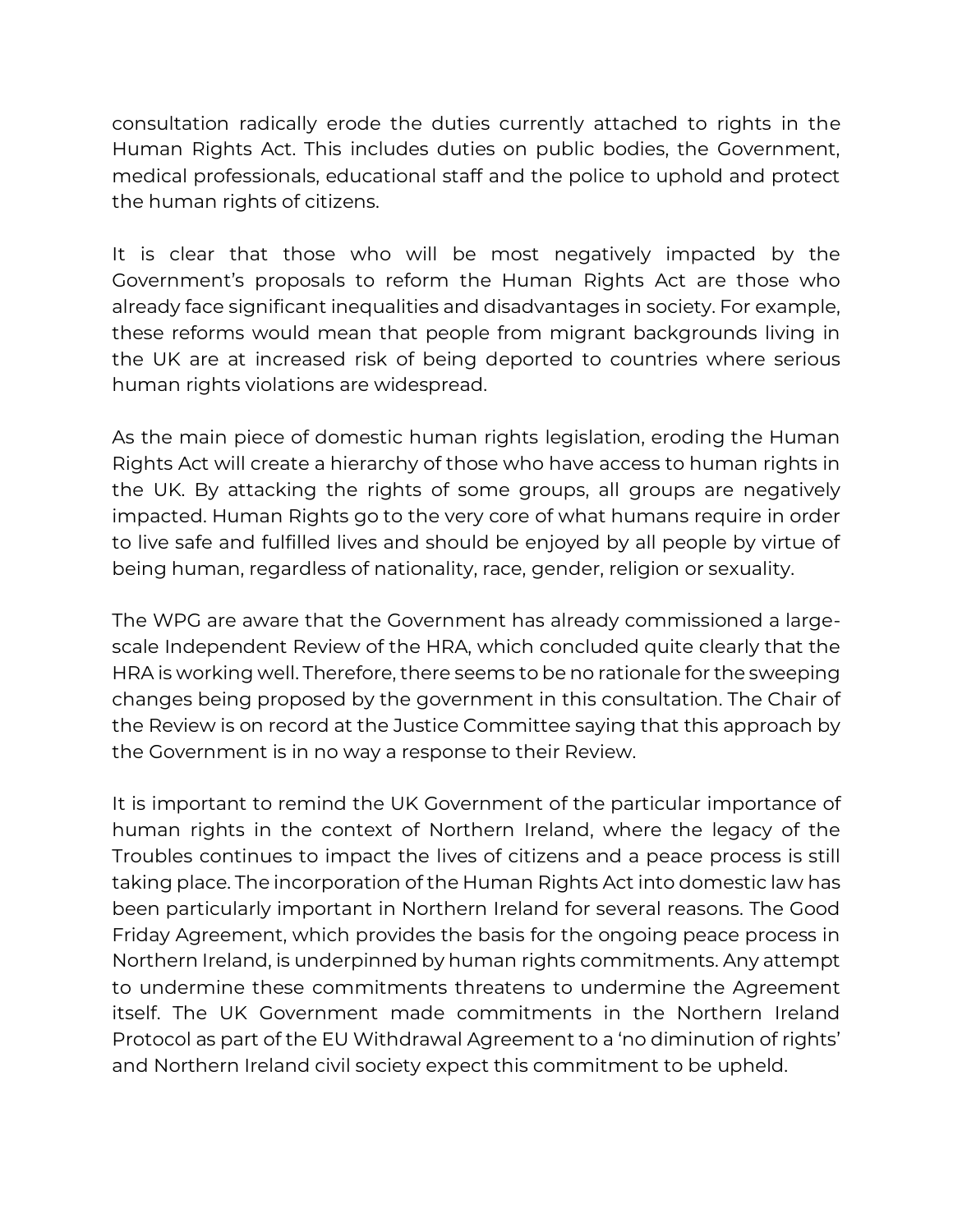The WPG would like to highlight and endorse the following comments on the Human Rights Act Consultation made by the British Institute for Human Rights:

- Our Human Rights Act safeguards the rights of every single person in the UK. These rights are about making sure everyone, no matter who they are, is treated with equal dignity and respect.
- The Government says that it wants to bring human rights closer to home. This is what the Human Rights Act already does every single day. Since 2004, there has been a significant drop in the cases brought against the UK Government to the European Court of Human Rights. This is because the Human Rights Act means that human rights have become embedded into our domestic law here in the UK.
- The Government's proposals will restrict the rights of some people in our society, essentially providing the government of the day with the power to decide who deserves rights and who does not. These changes include reducing the scope of some non-absolute rights for "certain categories of individuals" and allowing the courts to consider an individual's past behaviour when making decisions about their human rights case and if they should be awarded damages.
- Many of the proposed restrictions of rights are open-ended or vague, starting with certain groups, and no indication of where this would stop. The point of creating human-rights law after World War 2 was to prevent this; we saw too clearly how restricting rights for some people can mean that all our rights are compromised. In particular, we are very concerned about the Government's proposals to make changes to the scope of right to liberty, the right to a fair trial and the right to respect for private and family life. Limiting the rights of some people can very quickly lead to limiting the rights of us all.
- Our Human Rights Act focuses on our common humanity, recognising that rather than being dependent on the moral compass of who happens to hold power, in a decent democracy everyone deserves minimum standards. The Bill of Rights proposed in the Consultation focuses on dividing us rather than bringing us together.
- The Government appears to suggest that our human rights will remain the same, as their new law will contain the same list of rights. This is disingenuous because, crucially, the Government is proposing fundamental changes to the way our rights work and protect us. This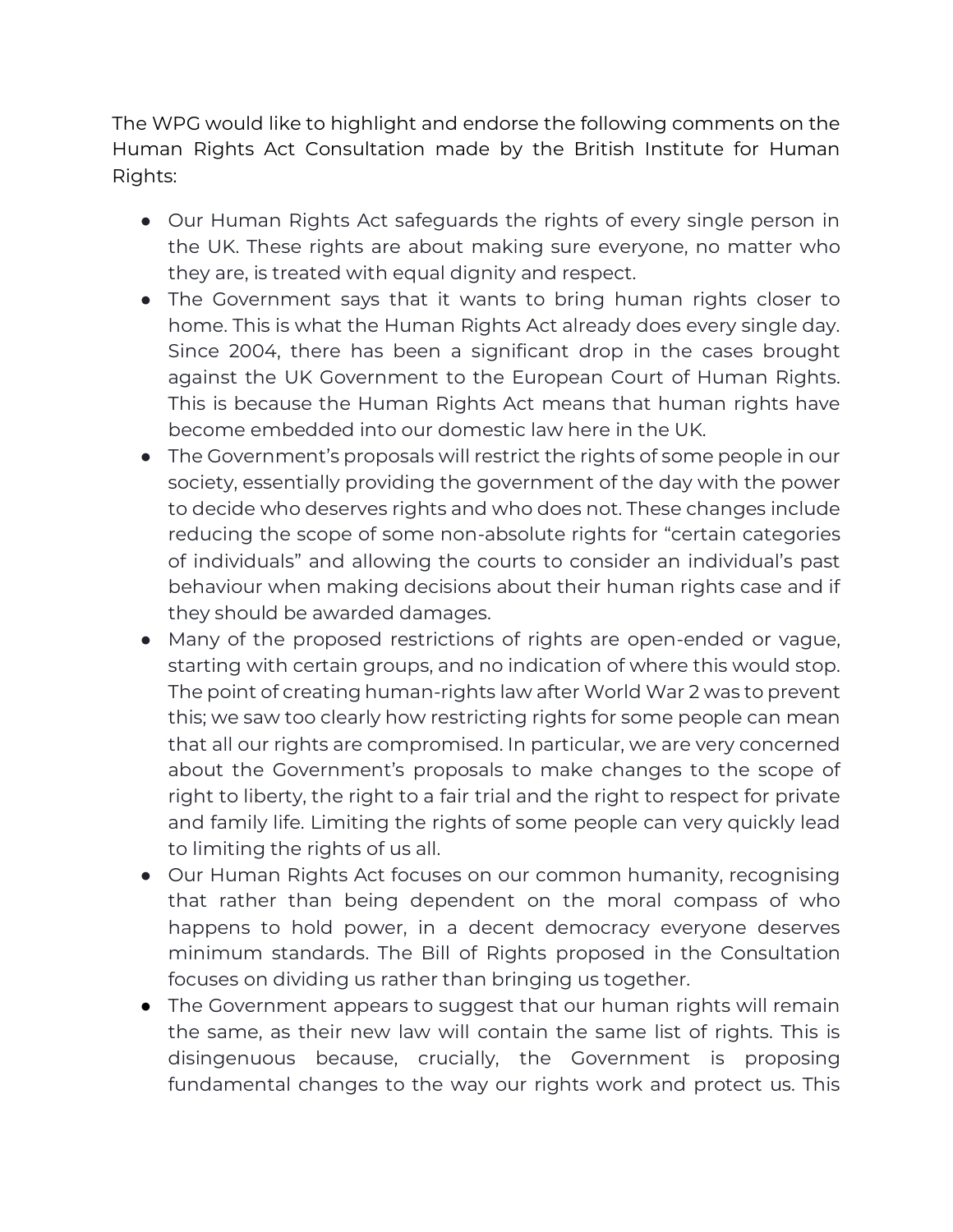means that, on paper, the rights look the same, but in practice we will all be worse off, and the Government less accountable. These changes include limiting the positive obligation on public authorities to protect our human rights. This means families like the loved ones of those killed at Hillsborough will find it much harder to hold public authorities to account and to ask for investigations when something has gone wrong.

- The Human Rights Act is incorporated into devolution laws. The Government has not evidenced any detailed consideration as to how its proposals would work in Scotland, Wales, and Northern Ireland. Devolved governments in Wales and Scotland have each issued strongly-worded statements outlining the concerns about the UK Government's proposals. There are clear concerns that with these proposals the UK Government is seeking to redefine and reduce their responsibilities to us all.
- Our Human Rights Act means that if the Government or public bodies overstep the mark, each one of us can hold them to account in our everyday discussions with those making decisions affecting our lives. Or if needed, people can seek justice in the courts. Whilst judges cannot change the law, the courts decide if people's human rights have been breached and say this should stop. It is for Parliament to change the law, as it so often chooses to do, when our rights are being risked. Our Human Rights Act respects the democratic system we have in the UK.
- Any law Parliament passes, including those that risk people's human rights, can only be changed by Parliament. Sadly, much of the UK Government's approach to the law which holds them to account, is to cherry-pick certain examples and points, without the full context and facts, strengthening the "damaging perceptions"(p181) which the IHRAR said need to be tackled. For example, the Justice Secretary Dominic Raab often relies on a single immigration case to justify changes to our right to family life. What is always missing is that this case is a decade old and the legal technicality has been resolved without changing the Human Rights Act. The Human Rights Act is in fact the law which enables survivors of domestic abuse to hold authorities to account when they fail to protect them.
- Being able to hold our Government and public institutions to account is vital in any democracy, and it is our Human Rights Act that enables ordinary people to do this. Ultimately, the institution which benefits from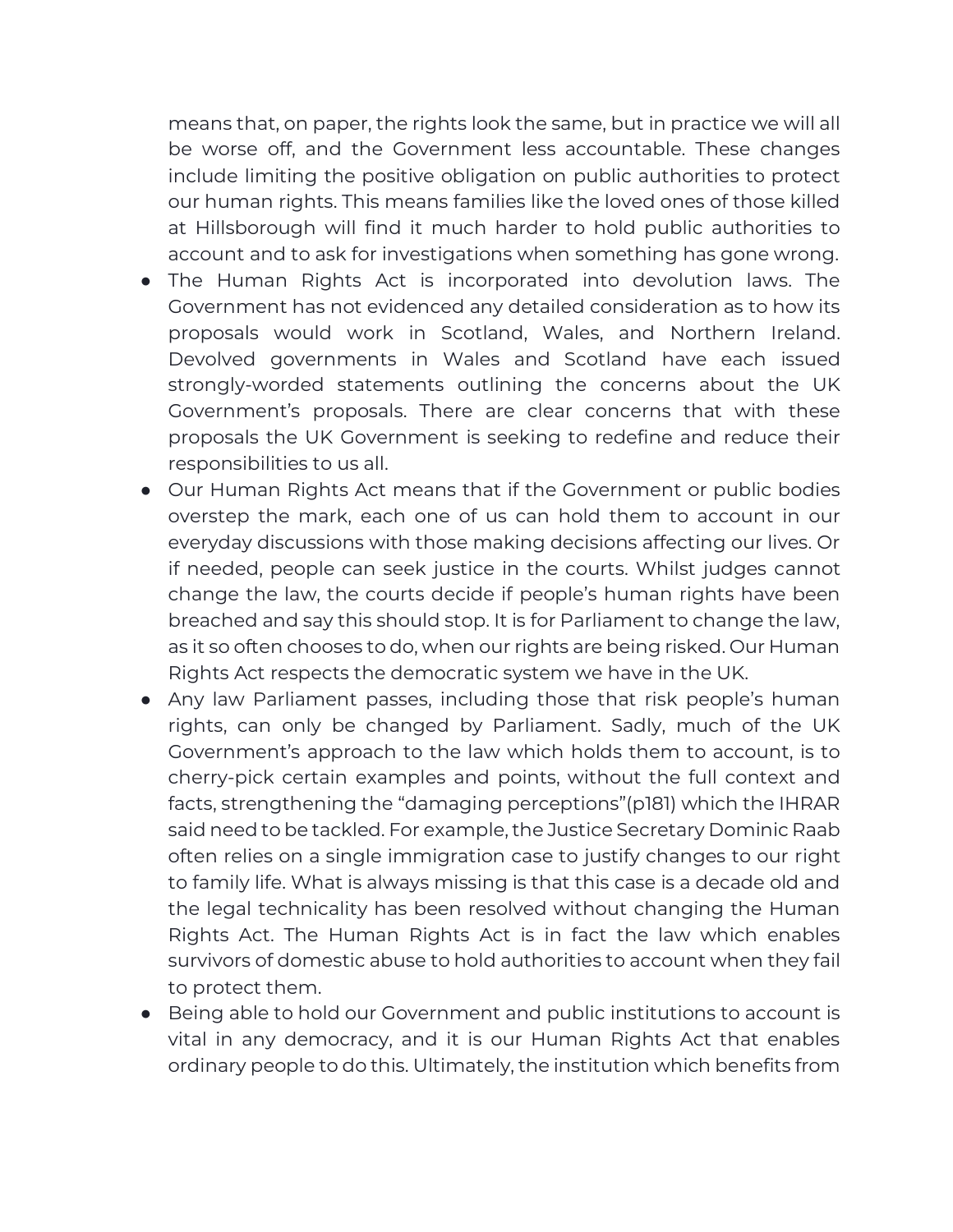these proposals is the UK Government, putting more power into their hands.

- $\bullet$  Accountability in the courts is an important part of living in a just society, but that is only one part of how our Human Rights Act works. The Government's proposals, with the focus on legal complexity, fail to recognise that human rights are about people and power, ensuring those with power are accountable to people, not only the courts but in everyday life.
- Importantly, our Human Rights Act is also vital to all the people working in public services: it is this law that helps them transform values into reality, helping them to do better with and for people. Every day, staff are working to safeguard people across the UK, to support their wellbeing, their health, to access safe housing and to get an education. Tampering with our Human Rights Act will only make their jobs harder, taking away the compass to navigate the maze of laws they use daily.

### **5. Responses to Consultation Questionnaire**

**1. We believe that the domestic courts should be able to draw on a wide range of law when reaching decisions on human rights issues. We would welcome your thoughts on the illustrative draft clauses found after paragraph 4 of Appendix 2 of the consultation document, as a means of achieving this.**

There should be no changes to how Section 2 of the Human Rights Act currently operates. The Government proposals would substantively and negatively change the existing access and enjoyment of Convention rights.

Section 2 of the Human Rights Act says that the UK domestic courts must 'take into account' rulings from the European Court of Human Rights when judging human rights questions. The point of the Human Rights Act is to 'bring home' the rights people are entitled to under the European Convention on Human Rights: to enable people to claim these rights in the UK courts, rather than applying to the European Court. However, the Strasbourg court remains the ultimate guardian of the European Convention, and of the rights of everyone in all member states. Its judgments provide guidance on the proper meaning and application of the rights in question for all member states. This provides a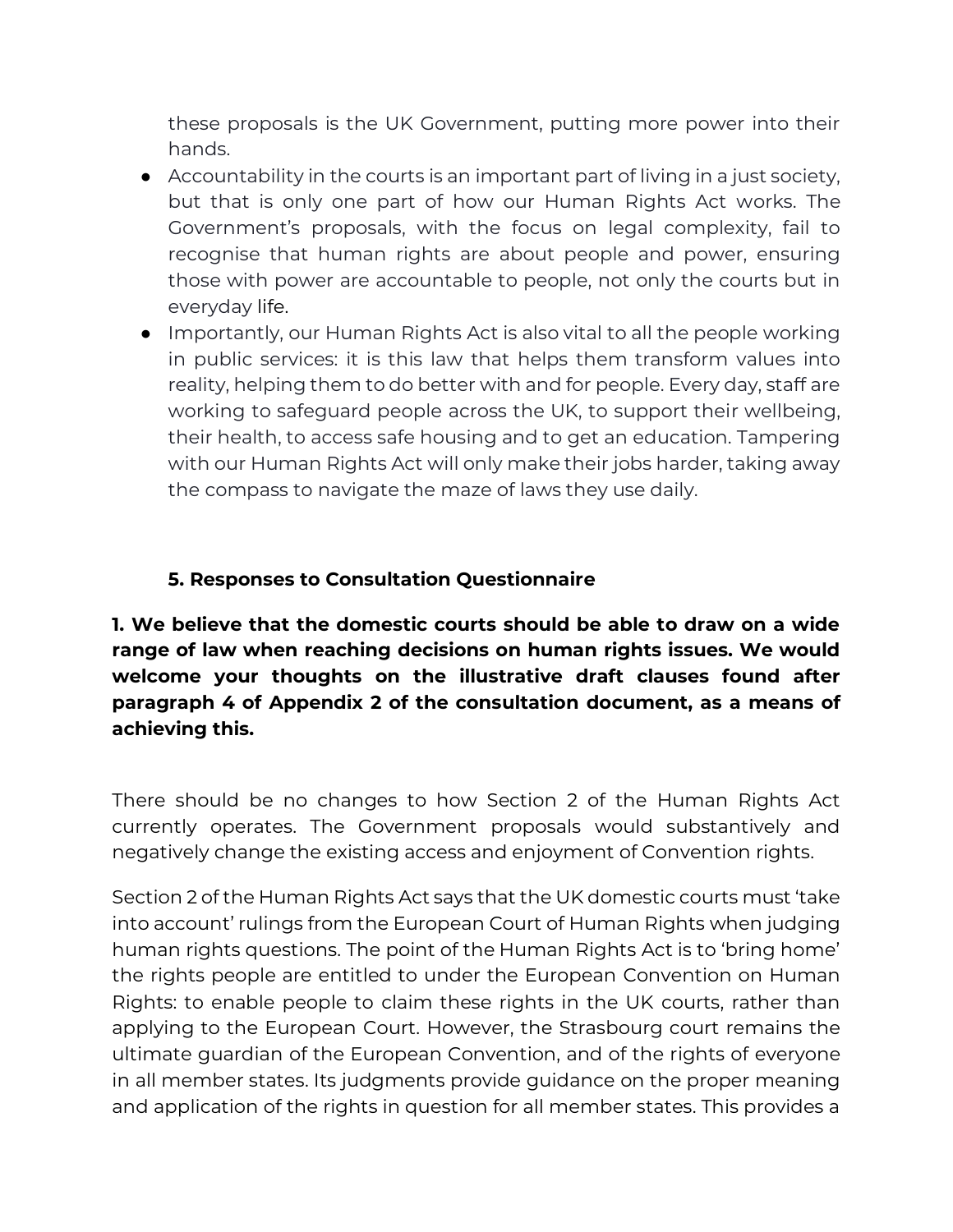vital safety net for people who have been unable to get their rights properly protected at home – often because they are from an unpopular or marginalised group that governments either do not care about or treat with hostility.

# **2. The Bill of Rights will make clear that the UK Supreme Court is the ultimate judicial arbiter of our laws in the implementation of human rights. How can the Bill of Rights best achieve this with greater certainty and authority than the current position?**

The Supreme Court is already the highest court in the UK and ultimate judicial arbiter of laws in the UK. The HRA does not create uncertainty on this point and indeed the Supreme Court has the ability to take a different view on the interpretation of Convention rights than the ECtHR. There is no lack of clarity on this point and therefore no change is required.

The judiciary already defer heavily to the view of the government in certain policy areas. They do not make rulings on matters they consider as beyond the competence of the courts. But the government should not be above the law: it cannot ignore its obligations to respect human rights in areas which it has decided to remove from normal judicial oversight.

# **3. Should the qualified right to jury trial be recognised in the Bill of Rights?**

Article 6 of the Human Rights Act already protects the right to a fair trial and this can be utilised where appropriate to provide for jury trials. There is no substantive case made for the need for this change and therefore no change is required.

## **4. How could the current position under section 12 of the Human Rights Act be amended to limit interference with the press and other publishers through injunctions or other relief?**

**5. The government is considering how it might confine the scope for interference with Article 10 to limited and exceptional circumstances,**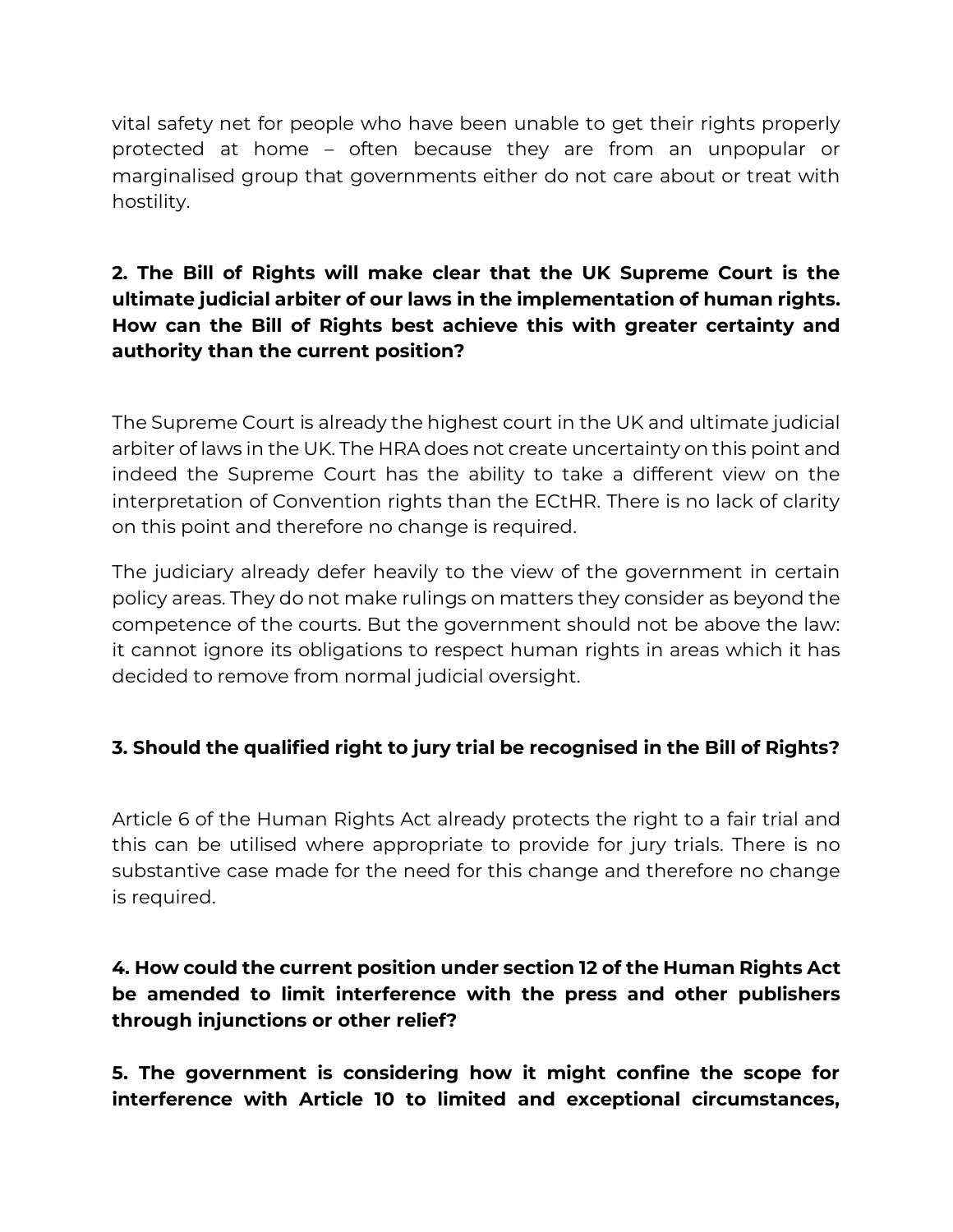**taking into account the considerations in the consultation document. To this end, how could clearer guidance be given to the courts about the utmost importance attached to Article 10? What guidance could we derive from other international models for protecting freedom of speech?**

**6. What further steps could be taken in the Bill of Rights to provide stronger protection for journalists' sources?**

### **7. Are there any other steps that the Bill of Rights could take to strengthen the protection for freedom of expression?.**

No change to Section 12 should be introduced. Article 10 Freedom of Expression is a qualified right which can be restricted by the courts in certain circumstances if the restriction is prescribed by law, is necessary and proportionate to achieving legitimate aims including protecting national security etc and it is a right which can and is balanced against other privacy rights (Art 8). The courts currently attempt to balance these rights and there is no evidence presented to suggest that this approach is failing.

# **8. Do you consider that a condition that individuals must have suffered a 'significant disadvantage' to bring a claim under the Bill of Rights, as part of a permission stage for such claims, would be an effective way of making sure that courts focus on genuine human rights matters?**

No. Victims of human rights abuses should not be required to prove 'significant disadvantage' before they can seek justice. This would make access to justice for human rights violations harder to obtain than for any other kind of abuse or unlawfulness. It would undermine the concept of fundamental rights protection. Genuine and proven cases of human rights abuses would be left unremedied, and the culture of rights protection damaged. There is no justification for reducing the accountability of the state for its actions in this way. There is simply no evidence to suggest, as the government does in these proposals, that large numbers of 'spurious' claims are being brought which 'devalue' the concept of rights. Judicial review cases (a common type of human rights case) already have to pass a permission test, whether they are human rights challenges or not.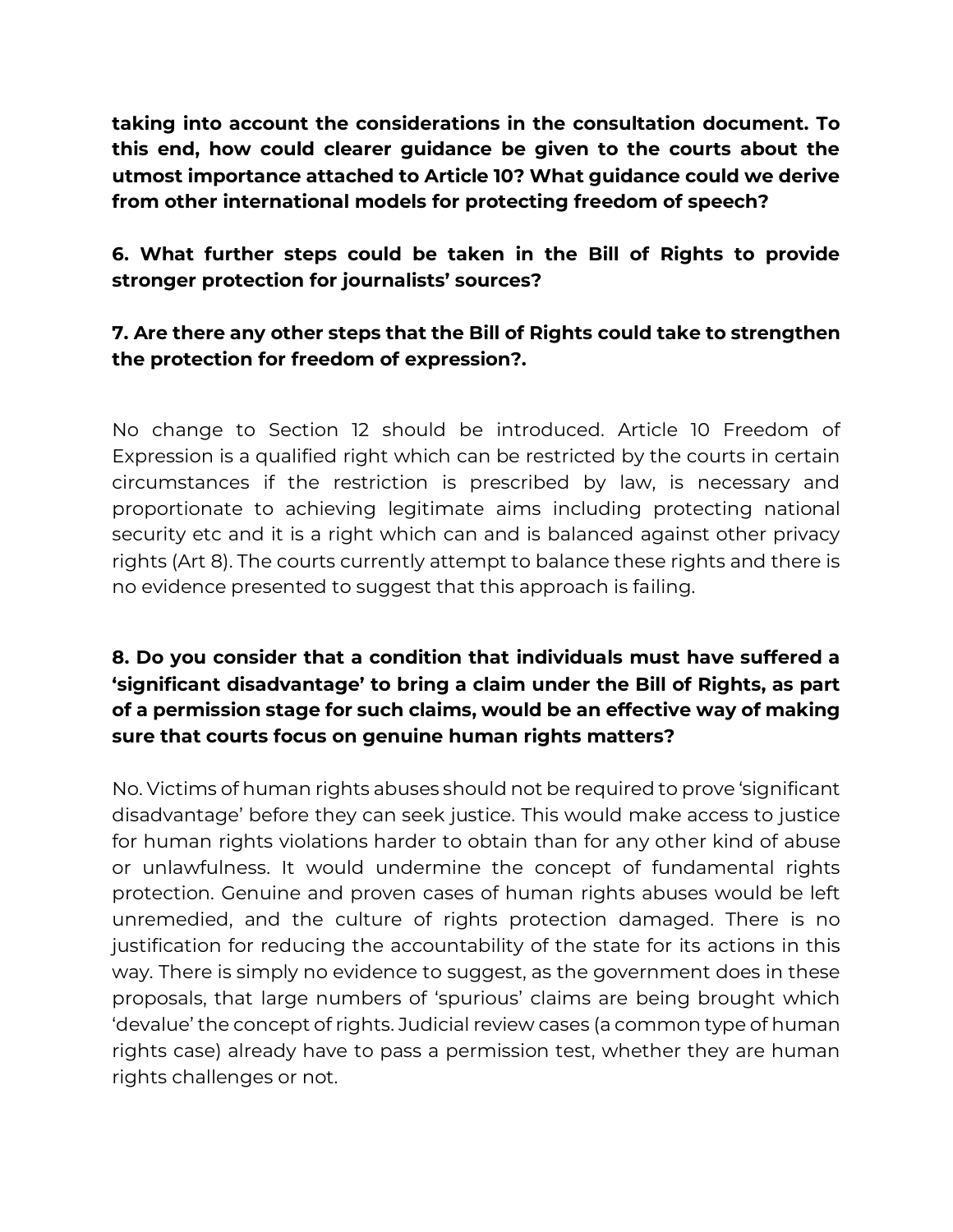# **9. Should the permission stage include an 'overriding public importance' second limb for exceptional cases that fail to meet the 'significant disadvantage' threshold, but where there is a highly compelling reason for the case to be heard nonetheless?**

The proposal would create further barriers for individuals to access the courts and the protection of Convention rights. No such permission stage should be introduced.

#### **10. How else could the government best ensure that the courts can focus on genuine human rights abuses?**

There are already very clear admissibility criteria that claimants have to meet in order to take a case under the HRA. There is no evidence to suggest that these are not working, and the Government proposals seem like a clear exercise in limiting access to the HRA protections. No changes are required to the HRA in this regard.

It is wholly inappropriate to try to exclude human rights claims entirely or stop people from challenging public authorities on human rights grounds. Protecting public authorities from human rights claims in this way and blocking otherwise valid claims against them would seriously damage rights protections in the UK.

## **11. How can the Bill of Rights address the imposition and expansion of positive obligations to prevent public service priorities from being impacted by costly human rights litigation? Please provide reasons.**

Positive obligations are an essential and inherent part of effective human rights protection. Positive obligations are an element of every human rights protection framework around the world. Failure to meet them must be open to challenge, as with any other human rights violation. It is a standard in human rights law that positive obligations must not be interpreted in a way which puts 'an impossible or disproportionate burden' on public authorities.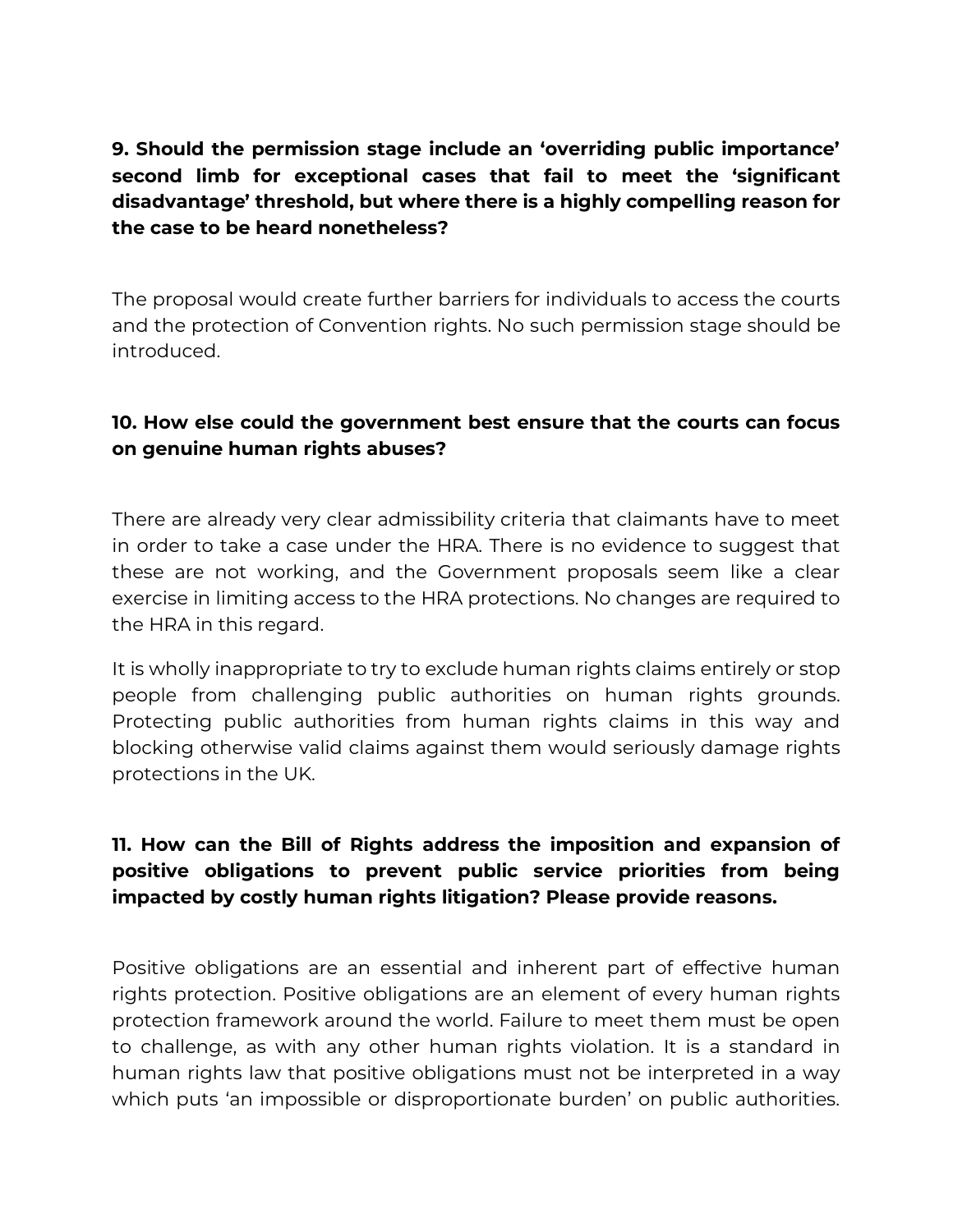How to comply with a positive obligation is a decision for the authority to make, given the specific circumstances. Excluding positive obligations in the UK would undermine the entire architecture of rights protection that has been built up in international law. Positive obligations make clear that respecting and protecting rights means more than the state refraining from certain actions: they must also take active steps when the circumstances demand it.

Positive obligations have proven essential across the UK in ensuring that public authorities do not just have a negative duty not to interfere with an individual's rights, but also in a number of circumstances actually have a duty to be proactive in the protection of their rights. This has been particularly important in Northern Ireland, and we believe that no change is required to the HRA in this regard.

# **12. We would welcome your views on the options for section 3. Option 1: Repeal section 3 and do not replace it**

**Option 2: Repeal section 3 and replace it with a provision that where there is ambiguity, legislation should be construed compatibly with the rights in the Bill of Rights, but only where such interpretation can be done in a manner that is consistent with the wording and overriding purpose of the legislation.**

# **We would welcome comments on the above options, and the illustrative clauses in Appendix 2 of the consultation document.**

Section 3 should not be changed. The courts should continue to interpret legislation, as far as is possible, in a way that accords with the rights protected by the European Convention. Deleting Section 3 entirely would seriously damage rights protection in the UK, greatly reducing the powers of the courts to remedy rights-abusive laws. It would also drastically reduce judicial oversight and checks and balances between the different branches of government. Amending Section 3 to restrict the power of the courts to protect rights would protect outdated laws and government policy, not parliament. Parliament is already free to legislate to effectively overrule the courts if it disagrees with an interpretation that has been applied in a particular case.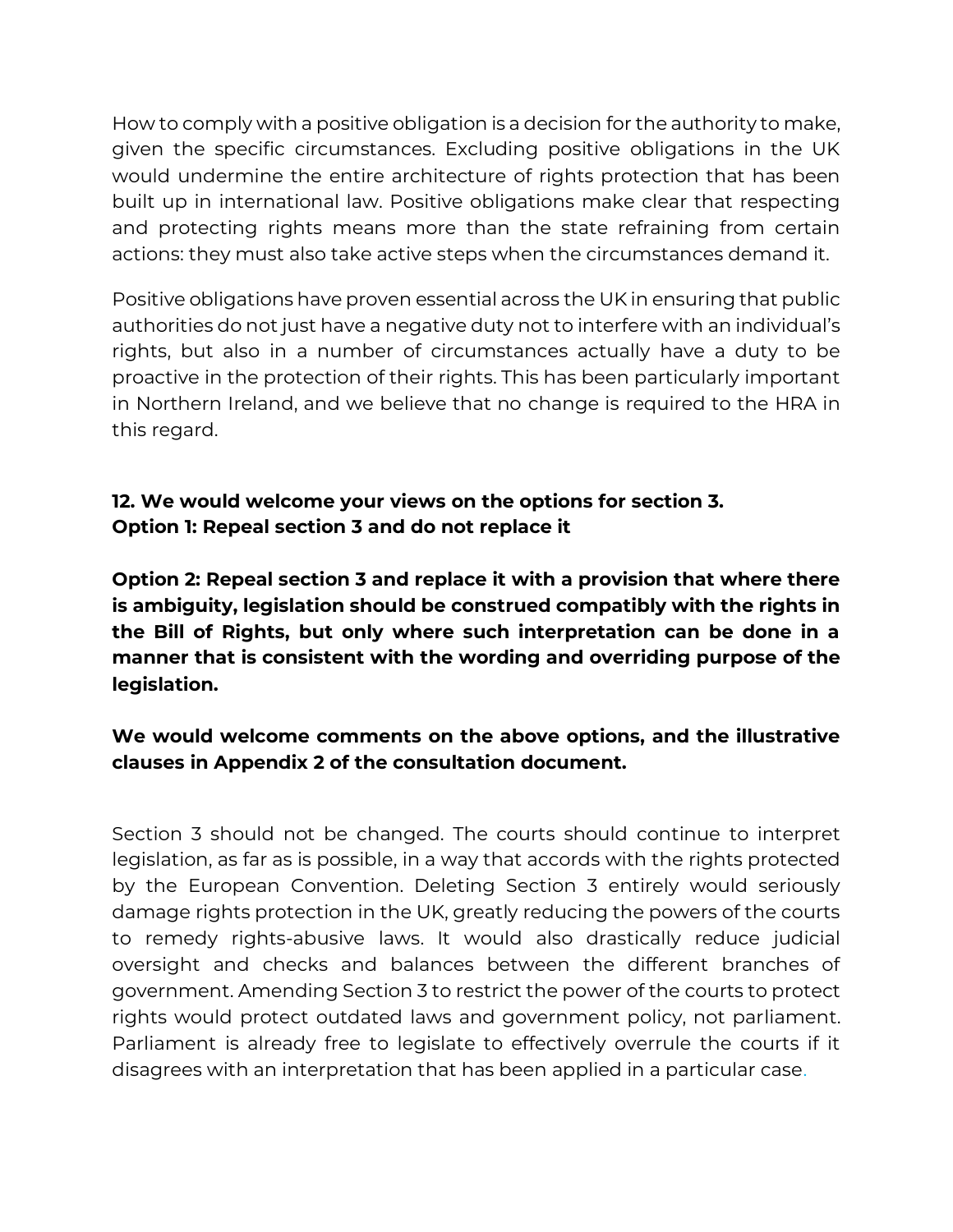The consultation sets out two options for repealing or amending the Section 3 duties. As this section has increased compliance of existing legislation with Convention rights and the Government has not provided a sufficient evidence base for the need to reform this provision, we recommend no change to this section of the HRA.

# **13. How could Parliament's role in engaging with, and scrutinising, section 3 judgments be enhanced?**

The suggestion to enhance the role of the JCHR has nothing to do with the HRA and can be achieved via amendments to standing orders in Westminster. We therefore believe that no change is required to the HRA in this regard.

# **14. Should a new database be created to record all judgments that rely on section 3 in interpreting legislation?**

A database of domestic judgments in the UK that have relied on the HRA/Convention rights would generally be helpful in understanding the use and interpretation of the Convention rights, including Section 3. But no changes to the HRA are required to achieve this. The Government could introduce this measure independently.

# **15. Should the courts be able to make a declaration of incompatibility for all secondary legislation, as they can currently do for Acts of Parliament?**

When the courts find that secondary legislation contravenes protected rights, they should retain the power to disregard it or to strike it down. The power of higher courts to strike down secondary legislation that is incompatible with Convention rights is an important protection and means of giving effect to the ECHR protections. To remove or alter these powers would represent a diminishment in how these rights are currently protected and therefore no change should be made.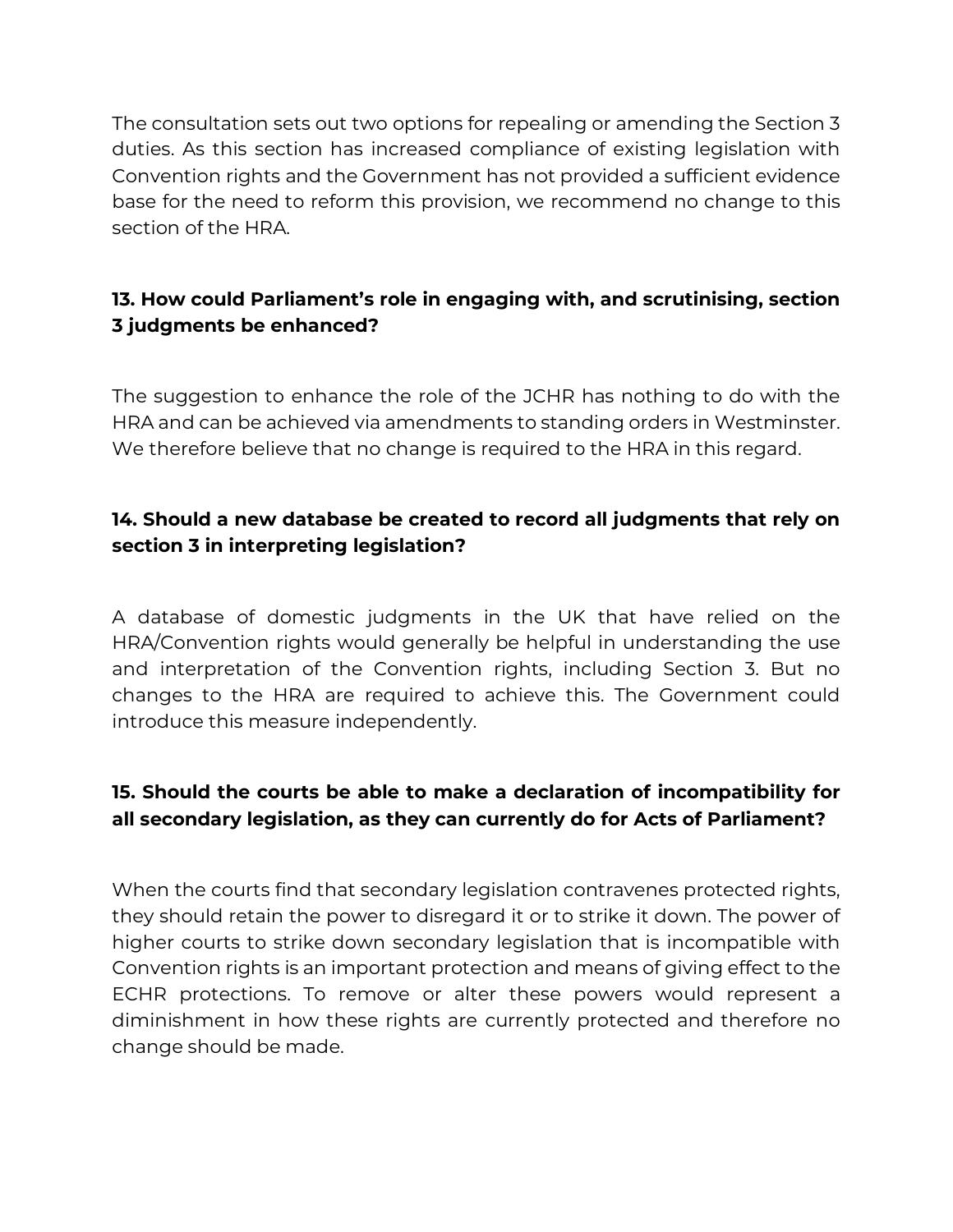The European Convention on Human Rights is embedded in the devolved settlements in Wales, Scotland and Northern Ireland so that legislation passed by these parliaments and assembly must comply with Convention rights. Unlike Westminster, where parliamentary sovereignty is given ultimate weight, legislation from the Senedd, Stormont and Holyrood can be struck down by a court. Replacing strike-down or amendment powers with only declarations of incompatibility for Westminster secondary legislation will create an anomaly in the UK, where only legislation passed by the devolved parliament/assemblies can be struck down by the courts.

# **16. Should the proposals for suspended and prospective quashing orders put forward in the Judicial Review and Courts Bill be extended to all proceedings under the Bill of Rights where subordinate legislation is found to be incompatible with the Convention rights?**

The impact of this proposal is that it would restrict or undermine an existing 'quashing order' power under the HRA and in this regard reduce or limit the remedies available for violation of Convention rights. We therefore disagree with these suggested changes and recommend no change to the HRA in this regard.

**17. Should the Bill of Rights contain a remedial order power? In particular should it be:**

**a) similar to that contained in section 10 of the Human Rights Act;**

**b) similar to that in the Human Rights Act, but not able to be used to amend the Bill of Rights itself;**

**c) limited only to remedial orders made under the 'urgent' procedure; or d) abolished altogether?**

The Section 10 powers are currently working effectively and there are no changes required to how it operates.

# **18. We would welcome your views on how you consider section 19 is operating in practice, and whether there is a case for change.**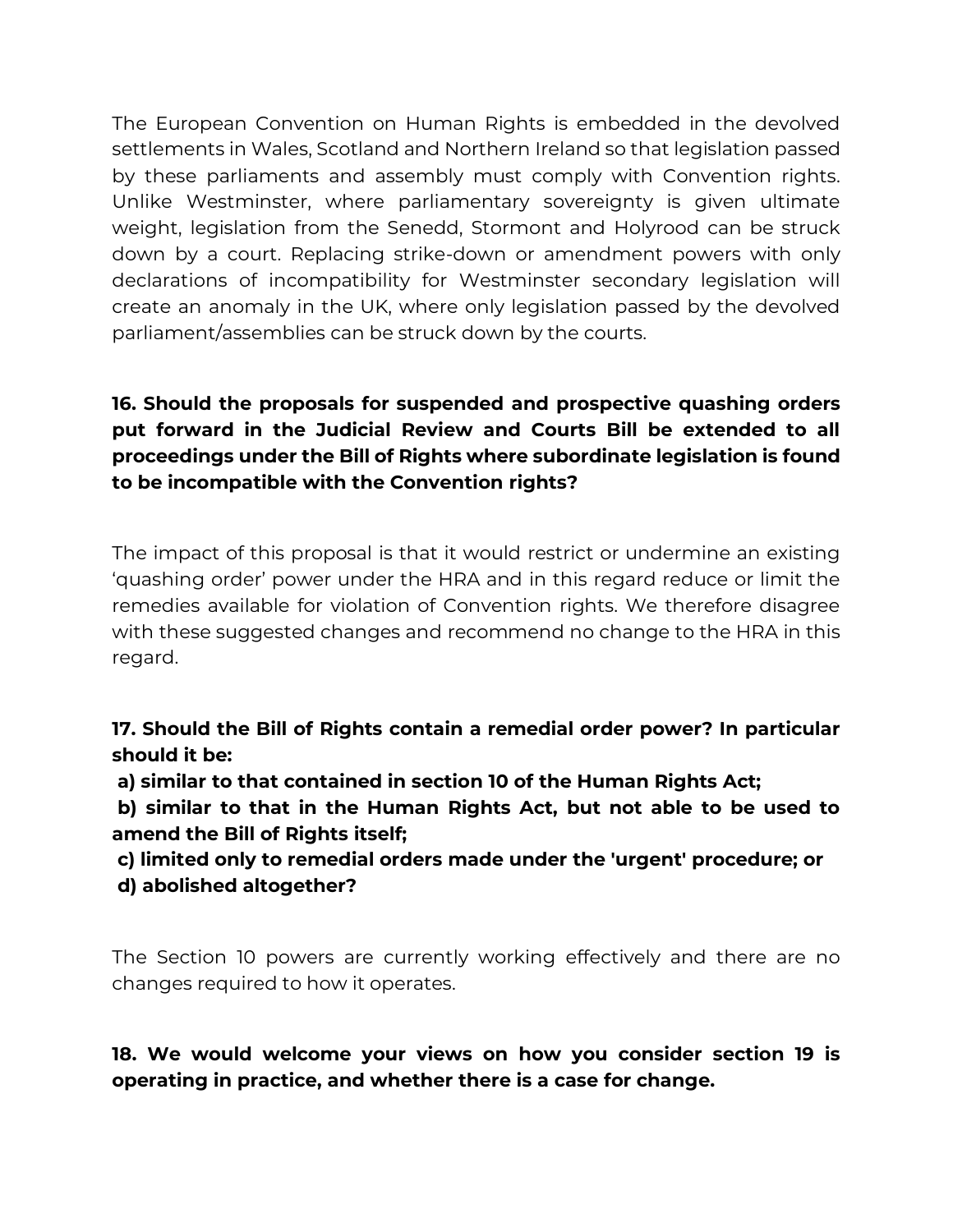These statements of compatibility are an important transparency tool in ensuring that Government proposals are compatible with Convention rights. Whilst it would be useful to see a further analysis of government legal advice, which sets out in more detail the explanations for why legislation was or was not compatible with Convention rights, we are fearful that any suggestion to change the current operation of the HRA might be misused by the Government to undermine these protections. We therefore recommend no change to the current operation of this section of the HRA.

# **19. How can the Bill of Rights best reflect the different interests, histories and legal traditions of all parts of the UK, while retaining the key principles that underlie a Bill of Rights for the whole UK?**

In Northern Ireland, European Convention rights run through the Good Friday (Belfast) Agreement, set the framework for post-conflict policing, and restrain the Northern Ireland Assembly and public authorities. The proposals risk undermining the peace agreement and the political and policing structures that flow from it.

Much of the narrative and framing of the proposals is entirely based on the English legal system, with scant regard for the separate legal jurisdictions in Scotland and Northern Ireland. For example, references to 'our common law traditions' are at odds with the hybrid legal system in Scotland which draws on both common law and Roman law traditions. The Government is proposing to weaken the power of the courts to interpret legislation compatibly with Convention rights and to remove the power to strike down rights-abusive secondary legislation. The proposals are in conflict with the direction of human rights law in Scotland, Wales and Northern Ireland, where the devolved governments and legislatures are considering ways to enhance the rights protections offered by the Human Rights Act.

There has clearly been little, or no consideration given to the impact of these changes to devolved regions. A core element of each of the devolution systems of government was a provision for the new institutions to be bound to act compatibility with the HRA/Convention rights. The proposals in the consultation, if enacted in the devolved regions, will detrimentally alter the way in which these protections are experienced in those regions. The cumulative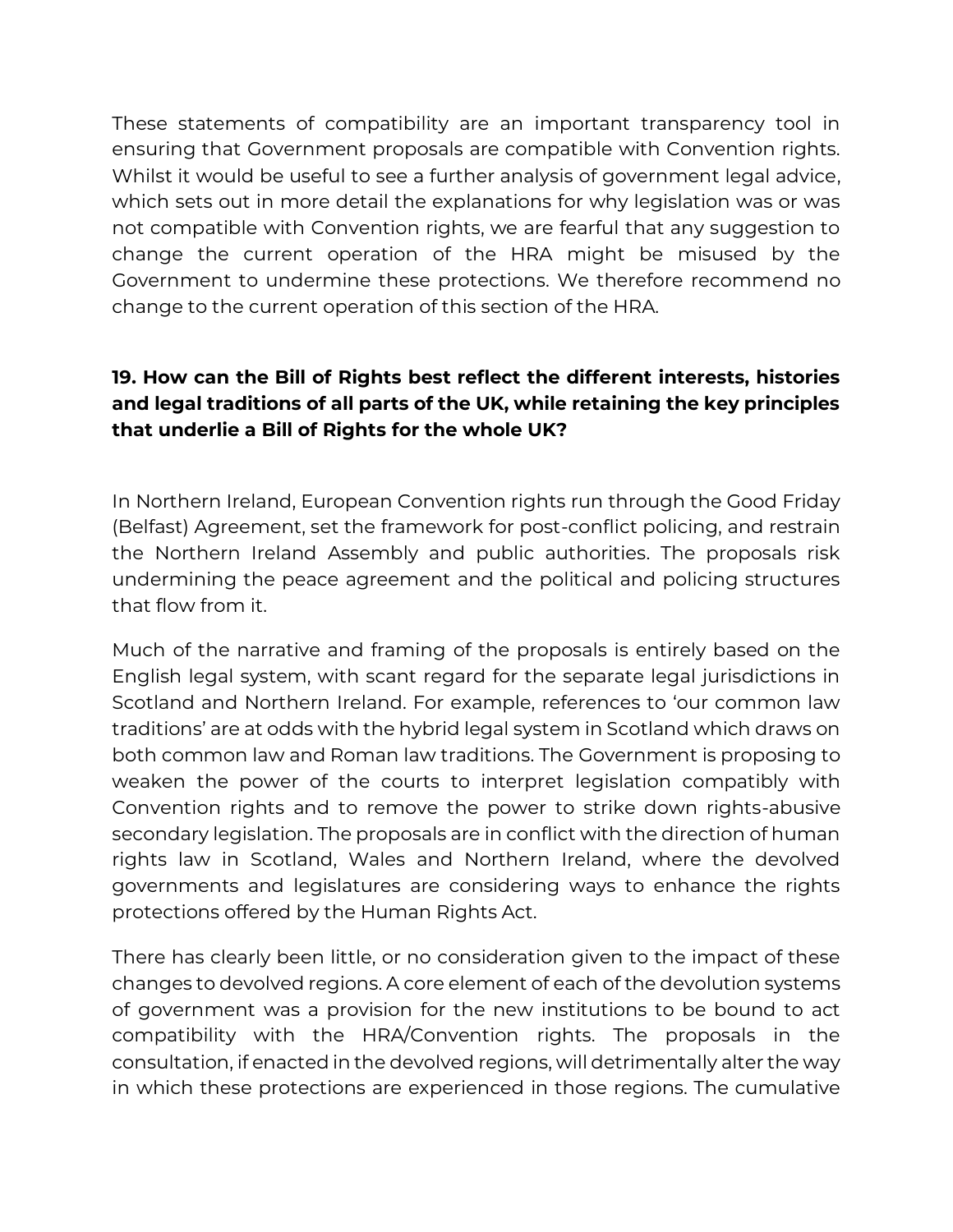impact of the proposals will be to limit access to the Convention rights as currently experienced. Unless the UK Government fully respects the devolved system of governance, by seeking a legislative consent motion in each jurisdiction, it will have failed to respect the views and concerns of each of these regions. Even if this takes place, these changes may introduce a two-tier system of human rights in the UK, if the proposals do not apply to devolved responsibilities but are applied to reserved powers.

Additionally, from a NI perspective, access to the Convention rights was a cornerstone of our peace process and the commitments in the Belfast/Good Friday Agreement. The proposed changes to the HRA would represent a fundamental regressive change to how Convention rights are experienced in NI and would therefore be a direct violation of the Belfast/Good Friday Agreement. Finally, the consultation says in Pt 40 that the proposals 'will have no adverse impact on any future developments towards a Northern Ireland Bill of Rights.' We do not believe this to be accurate, as the basis for a Northern Ireland Bill of Rights was to be 'Convention rights plus.' The consultation fundamentally undermines how the Convention rights would apply in NI and therefore the basis of the NI Bill of Rights is undermined if these changes proceed.

# **20. Should the existing definition of public authorities be maintained, or can more certainty be provided as to which bodies or functions are covered? Please provide reasons.**

The definition of public authorities should stay the same. The Government's own consultation document says that the definition of a public authority is appropriate. It does not provide a coherent argument for why it should be changed. Therefore, the current language which binds different organisations or bodies who are performing a public function to act compatibly with Convention rights is appropriate. We recommend no change to the HRA in this regard.

# **21. The government would like to give public authorities greater confidence to perform their functions within the bounds of human rights**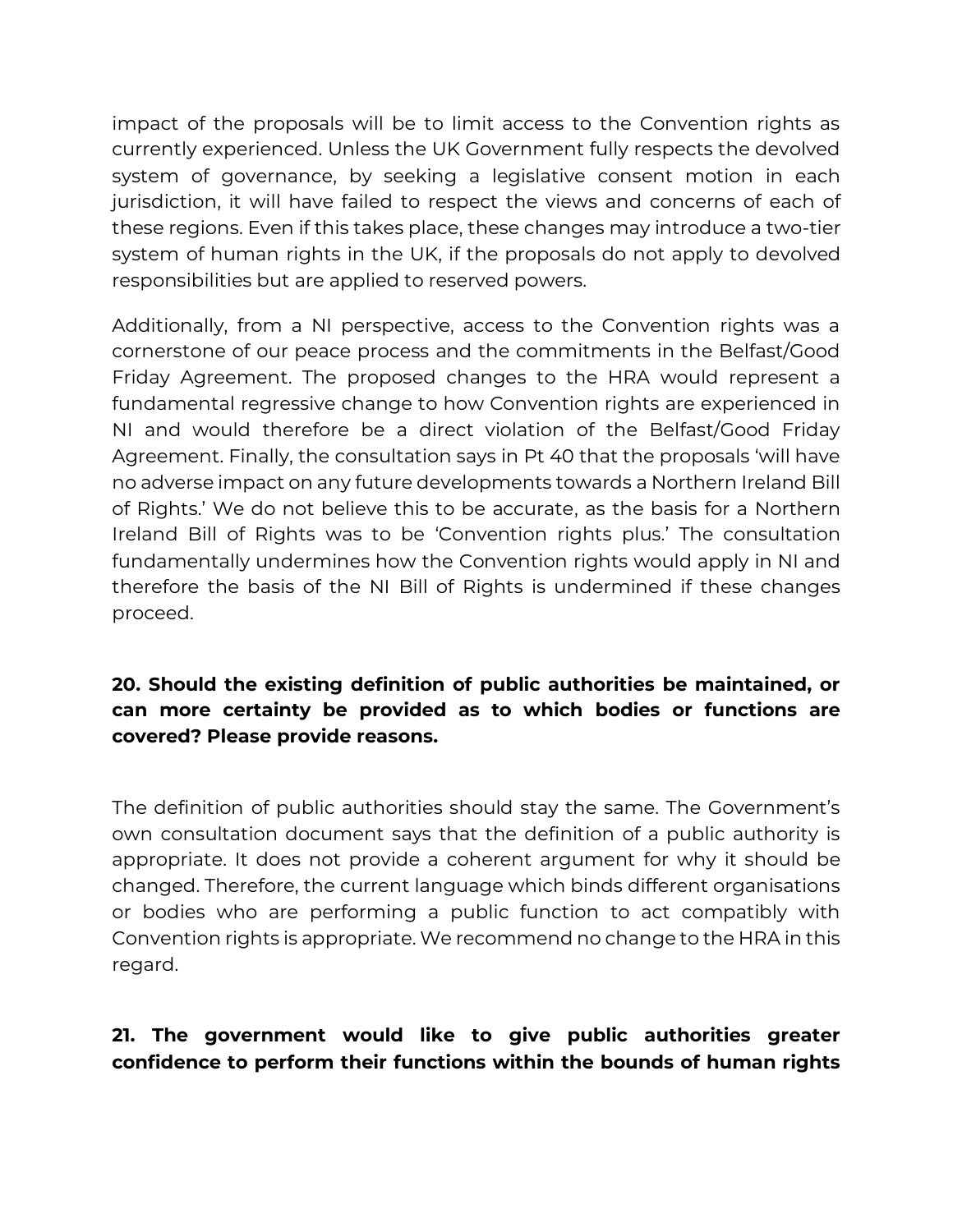**law. Which of the following replacement options for section 6(2) would you prefer?**

**Option 1: Provide that wherever public authorities are clearly giving effect to primary legislation, then they are not acting unlawfully; or**

**Option 2: Retain the current exception, but in a way which mirrors the changes to how legislation can be interpreted discussed above for section 3.**

There is no evidence to suggest that there is a problem with this aspect of the HRA and we therefore recommend that no change is made to the HRA in this regard.

# **22. Given the above, we would welcome your views on the most appropriate approach for addressing the issue of extraterritorial jurisdiction, including the tension between the law of armed conflict and the Convention in relation to extraterritorial armed conflict.**

We do not believe that there are any issues with how the HRA currently applies to those exercising UK governmental power abroad. We therefore recommend no change is made to the HRA in this regard.

**23. To what extent has the application of the principle of 'proportionality' given rise to problems, in practice, under the Human Rights Act? We wish to provide more guidance to the courts on how to balance qualified and limited rights. Which of the below options do you believe is the best way to achieve this?**

**Option 1: Clarify that when the courts are deciding whether an interference with a qualified right is 'necessary' in a 'democratic society', legislation enacted by Parliament should be given great weight, in determining what is deemed to be 'necessary'.**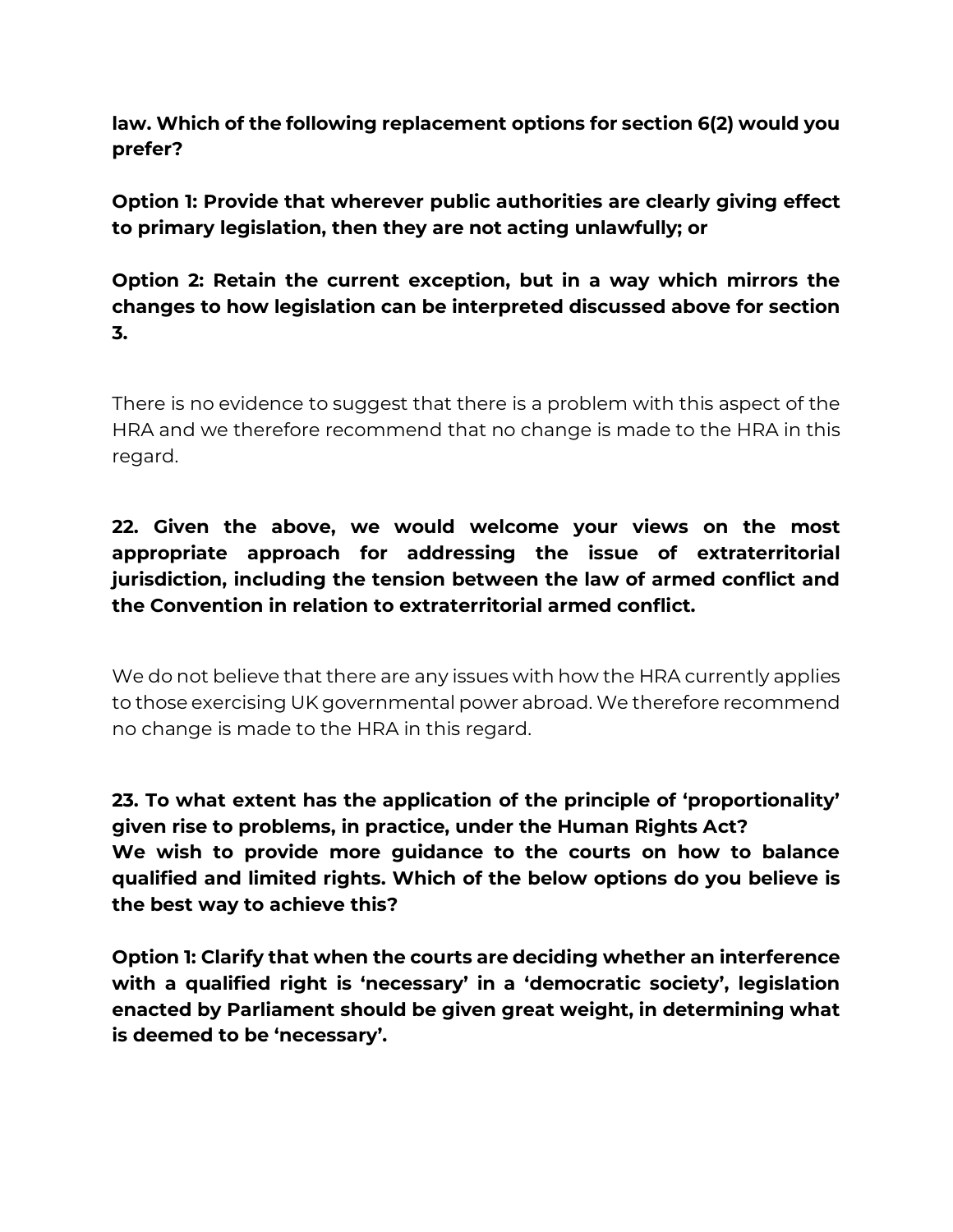**Option 2: Require the courts to give great weight to the expressed view of Parliament, when assessing the public interest, for the purposes of determining the compatibility of legislation, or actions by public authorities in discharging their statutory or other duties, with any right.**

## **We would welcome your views on the above options, and the draft clauses after paragraph 10 of Appendix 2 of the consultation document.**

There is no evidence provided as to why this change to such an important element of the HRA might be needed. We therefore recommend no change to the HRA in this regard.

These proposals would seriously undermine human rights protection for marginalised groups, and others who lack sufficient influence with the majority party in parliament at any given time. It is a core function of human rights to protect people who lack power and influence from the oppressive tendencies of governments seeking popularity by demonising or otherwise targeting minorities.

**24. How can we make sure deportations that are in the public interest are not frustrated by human rights claims? Which of the options, below, do you believe would be the best way to achieve this objective? Please provide reasons.**

**Option 1: Provide that certain rights in the Bill of Rights cannot prevent the deportation of a certain category of individual, for example, based on a certain threshold such as length of imprisonment;**

**Option 2: Provide that certain rights can only prevent deportation where provided for in a legislative scheme expressly designed to balance the strong public interest in deportation against such rights; and/or**

**Option 3: Provide that a deportation decision cannot be overturned, unless it is obviously flawed, preventing the courts from substituting their view for that of the Secretary of State.**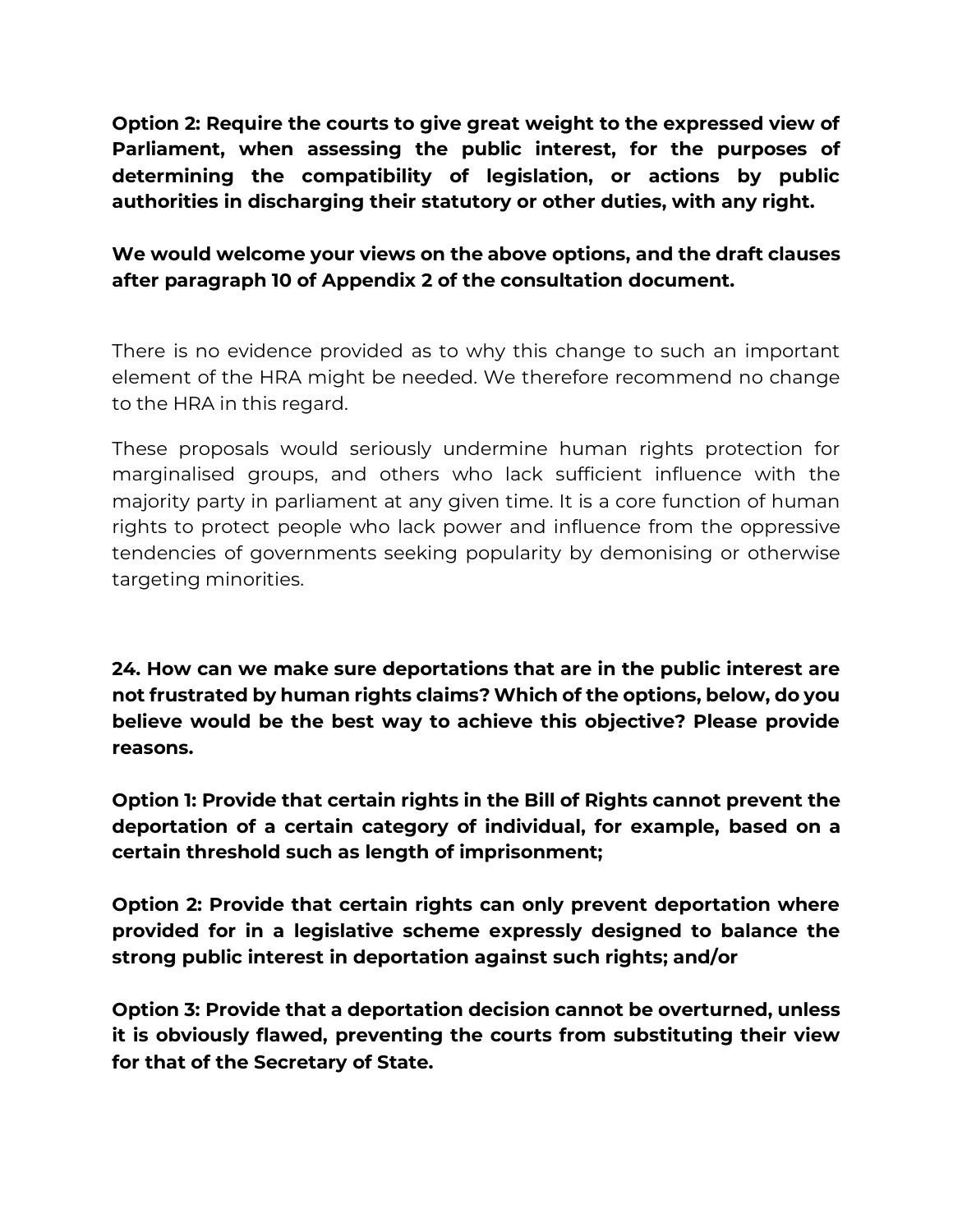Our fear is that any changes would disproportionality the right to a private and family life (Article 8) to prevent impact on minority communities and undermine their access to important rights. We believe this is also further evidence of the Government highlighting problems where none exist. We therefore recommend no change to the HRA in this regard.

# **25. While respecting our international obligations, how could we more effectively address, at both the domestic and international levels, the impediments arising from the Convention and the Human Rights Act to tackling the challenges posed by illegal and irregular migration?**

Human rights protections can and should apply to all people within the UK. This includes migrants, refugees and asylum seekers. Any attempts to reduce or limit the availability of these rights should be resisted. We therefore recommend no change to the HRA in this regard.

The question implies that people who move to the UK could be excluded from the full protection of human rights laws, by heavily curtailing independent judges' powers to adjudicate on them. This would create a situation where the law does not apply to everyone on an equal basis. Rights are universal – which means everyone has them all the time. They cannot and should not be removed from particular people or in particular situations. No group of people should have their rights determined solely by ministers and government officials. Excluding people from human rights protections on the grounds of their immigration status is inherently discriminatory.

**26. We think the Bill of Rights could set out a number of factors in considering when damages are awarded and how much. Which of the below considerations do you think should be included?** 

**a) the impact on the provision of public services**

**b) the extent to which the statutory obligation had been discharged**

**c) the extent of the breach**

**d) where the public authority was trying to give effect to the express provisions, or clear purpose, of legislation.**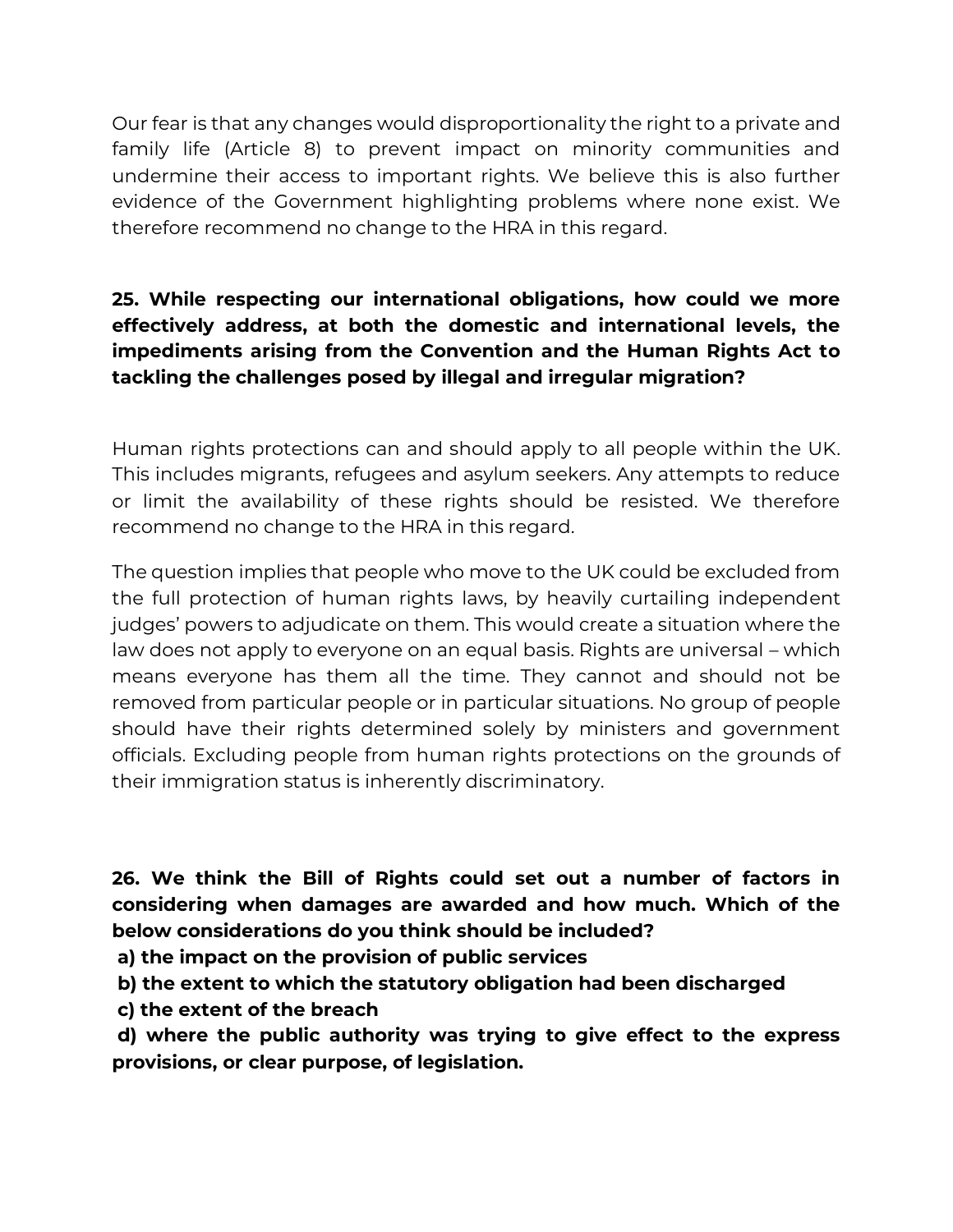There is no evidence provided as to why this change to the HRA might be needed. We therefore recommend no change to the HRA in this regard.

**27. We believe that the Bill of Rights should include some mention of responsibilities and/or the conduct of claimants, and that the remedies system could be used in this respect. Which of the following options could best achieve this?**

**Option 1: Provide that damages may be reduced or removed on account of the applicant's conduct specifically confined to the circumstances of the claim; or**

**Option 2: Provide that damages may be reduced in part or in full on account of the applicant's wider conduct, and whether there should be any limits, temporal or otherwise, as to the conduct to be considered.**

We believe that access to the enjoyment and protection of human rights should be universal. No case has been made for the introduction of the concept of responsibilities in the adjudication of the HRA. We therefore recommend no change to the HRA in this regard.

# **28. We would welcome comments on the options for responding to adverse Strasbourg judgments, in light of the illustrative draft clause at paragraph 11 of Appendix 2 of the consultation document.**

We believe that this would create further barriers to changing or amending laws that are contrary to the ECHR. It is indicative of the UK's current lack of interest in being guided by and consistent with judgments of the ECtHR. We believe that this could lead to divergence with ECtHR judgments and mean that appropriate remedies for violations of Convention rights were jeopardised.

Human rights are universal: their role is often to protect a minority against a majority view, which can sometimes include protecting unsavoury or unpopular individuals. These are often the cases that the government resists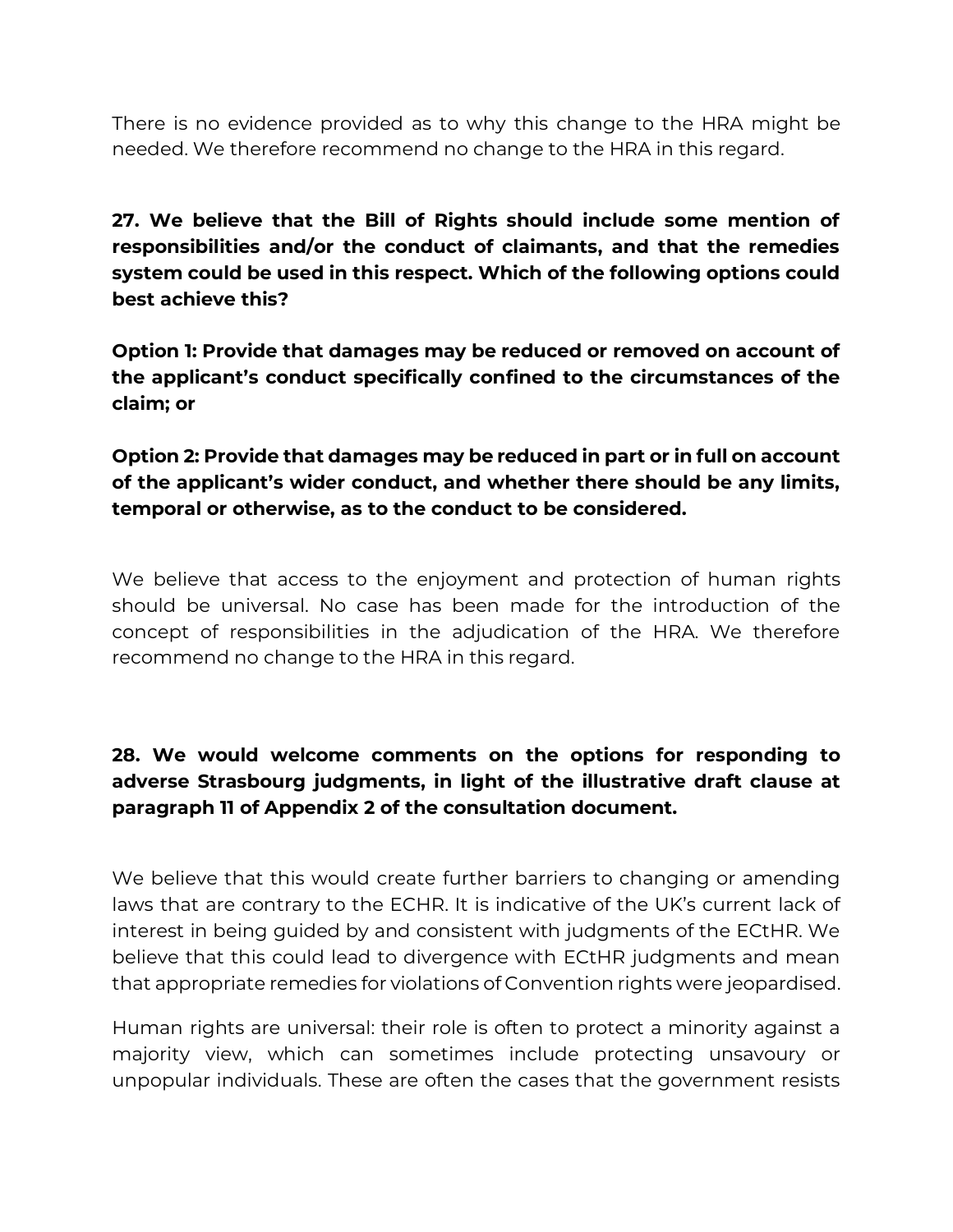all the way to the Strasbourg court, because they involve the people it cares least for, or challenge key policies.

**29. We would like your views and any evidence or data you might hold on any potential impacts that could arise as a result of the proposed Bill of Rights. In particular:**

**What do you consider to be the likely costs and benefits of the proposed Bill of Rights? (Please give reasons and supply evidence as appropriate)** 

**What do you consider to be the equalities impacts on individuals with particular protected characteristics of each of the proposed options for reform? (Please give reasons and supply evidence as appropriate)** 

## **How might any negative impacts be mitigated? (Please give reasons and supply evidence as appropriate)**

The NI Women's Policy Group (WPG) are primarily concerned with the impact of policies and legislation on women in Northern Ireland. The WPG collective membership is made up of organisations with specialised expertise and experience working on issues relating to gender inequality and women's rights. Therefore, the concerns we raised in this section primarily relate to equality impacts of the proposed reforms on women.

When the UK Government initially proposed undertaking a review of the Human Rights Act,<sup>14</sup> members of the Women's Policy Group responded to a consultation by the review panel to make it clear that nothing should be done to undermine the Human Rights Act or how the rights contained within it are enjoyed.<sup>15</sup> In particular, the way in which the HRA has protected women was highlighted, including by protecting unmarried spouses in relation to receipt of benefits on the death of a partner and also access to abortion.<sup>16</sup>

<sup>14</sup> See[: https://bit.ly/3qkI6ty](https://bit.ly/3qkI6ty)

 $15$  See for example the response from the CAJ [here](https://caj.org.uk/wp-content/uploads/2021/03/CAJ-Response-to-the-Independent-Human-Rights-Act-Review-Mar-21.pdf) and the response from the Human Rights Consortium [here](https://mcusercontent.com/5c6e7558cb6de678762733f06/files/3dd003b2-e988-4656-a5b9-a3eb4027cb7a/Human_Rights_Consortium_Submission_to_the_Independent_Human_Rights_Act_Review_IHRAR_March_2021.pdf)

<sup>&</sup>lt;sup>16</sup> [HRC](https://mcusercontent.com/5c6e7558cb6de678762733f06/files/3dd003b2-e988-4656-a5b9-a3eb4027cb7a/Human_Rights_Consortium_Submission_to_the_Independent_Human_Rights_Act_Review_IHRAR_March_2021.pdf) submission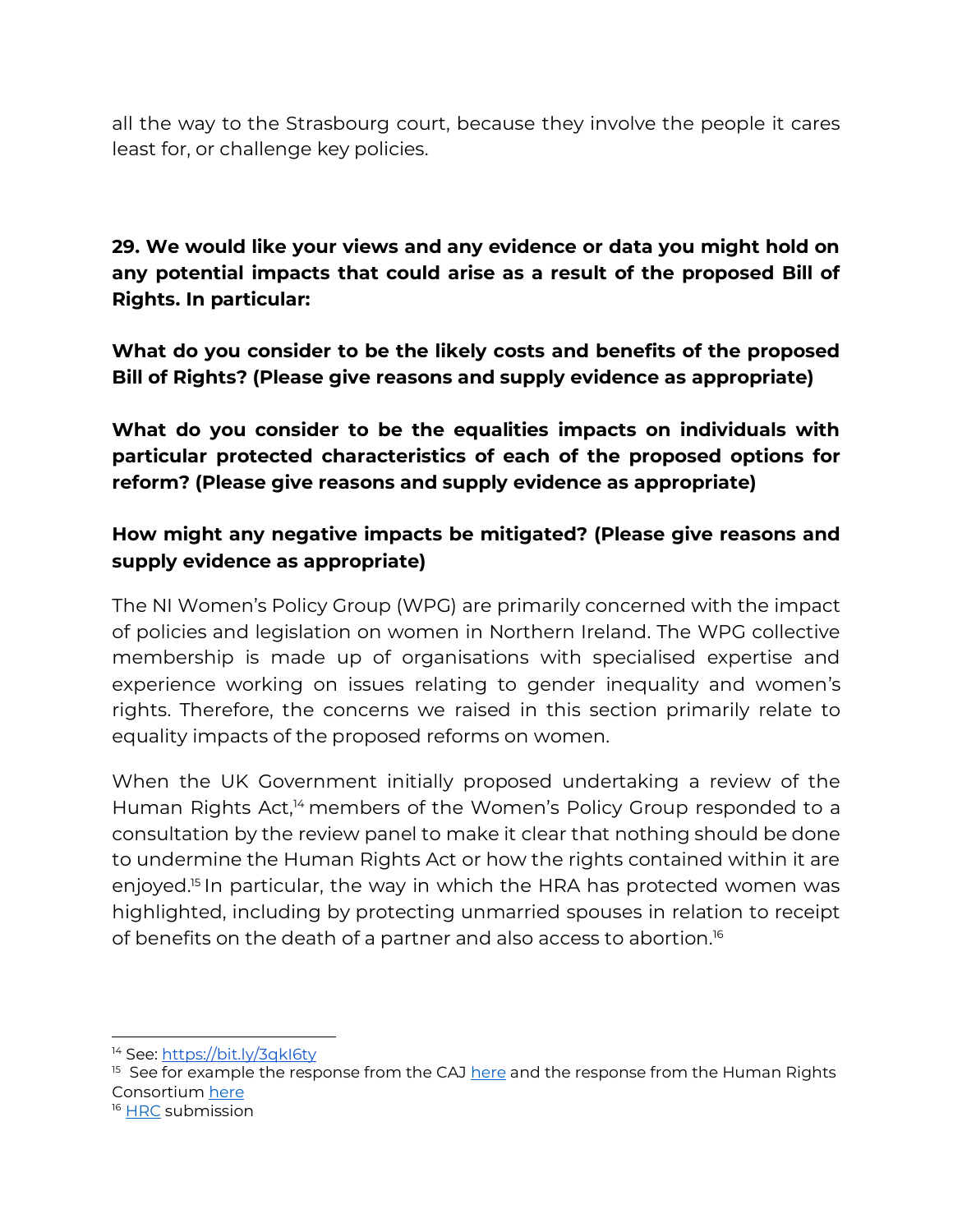In the context of Brexit, the WPG are concerned that many areas of women's human rights have yet to be achieved, and Brexit has added a new threat to existing, hard-fought rights women currently have.<sup>17</sup> As the main piece of UKwide human rights legislation, women in Northern Ireland rely heavily on the Human Rights Act to access their rights and will be adversely impacted by any attempts to erode this important legislation.

From a wider perspective, the cumulative impacts of the proposed reforms will be that the way in which we currently access European Convention rights will be fundamentally transformed. Whilst we may have access to the same Convention rights, the level and meaningfulness of that access will differ significantly from its current form. Everything from how the ECtHR jurisprudence is interpreted, the power to strike down violating legislation, the duties on public authorities and the broader interpretation by courts will become confused and diluted.

In short, the practical enforcement of our Convention rights will be significantly undermined. This will have untold impacts across a range of policy areas in Northern Ireland, including on women's rights.

Recommendations:

- Any work to build upon protections of the Northern Ireland Protocol must seek to extend the list of protected Union legislation in Annex 1 to ensure important strides for women's equality are not lost, and that equality and human rights protections in Northern Ireland continue apace with the EU,
- Any re-examination/revision of the Northern Ireland Protocol, or negotiations of the future relationship must ensure that women are adequately represented at the negotiating table and that women's voices are articulated throughout,
- Any funds replacing the European Social Fund, and other sources of EU funding, must include provision for wrap around services to ensure that women and carers can take part,
- Continued access to EU networks for civil society groups must be accommodated and encouraged by the government,

<sup>&</sup>lt;sup>17</sup> Human Rights Consortium (2018), ['Brexit and Northern Ireland: Rights at Risk Report'](http://www.humanrightsconsortium.org/wp-content/uploads/2018/01/RIGHTS-AT-RISK-Final.pdf), (available online): https://bit.ly/3xFPnXk, p.32.